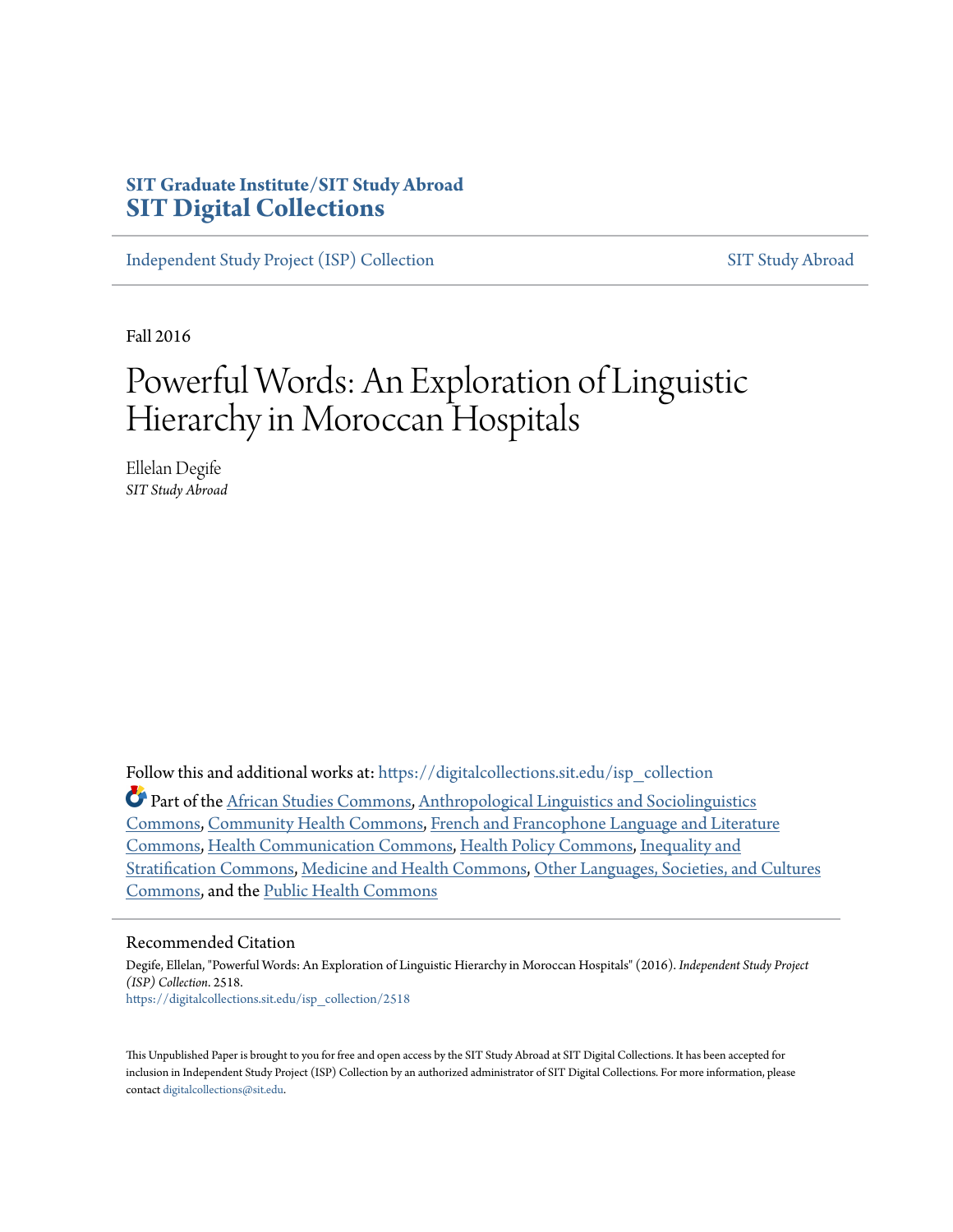# Powerful Words: an Exploration of Linguistic Hierarchy in Moroccan Hospitals

Degife, Ellelan

AD Belghazi, Taieb

Pomona College

Public Policy Analysis, Global Health Concentration

Rabat, Morocco

Submitted in partial fulfillment of the requirement for MOR, SIT Abroad, Fall 2016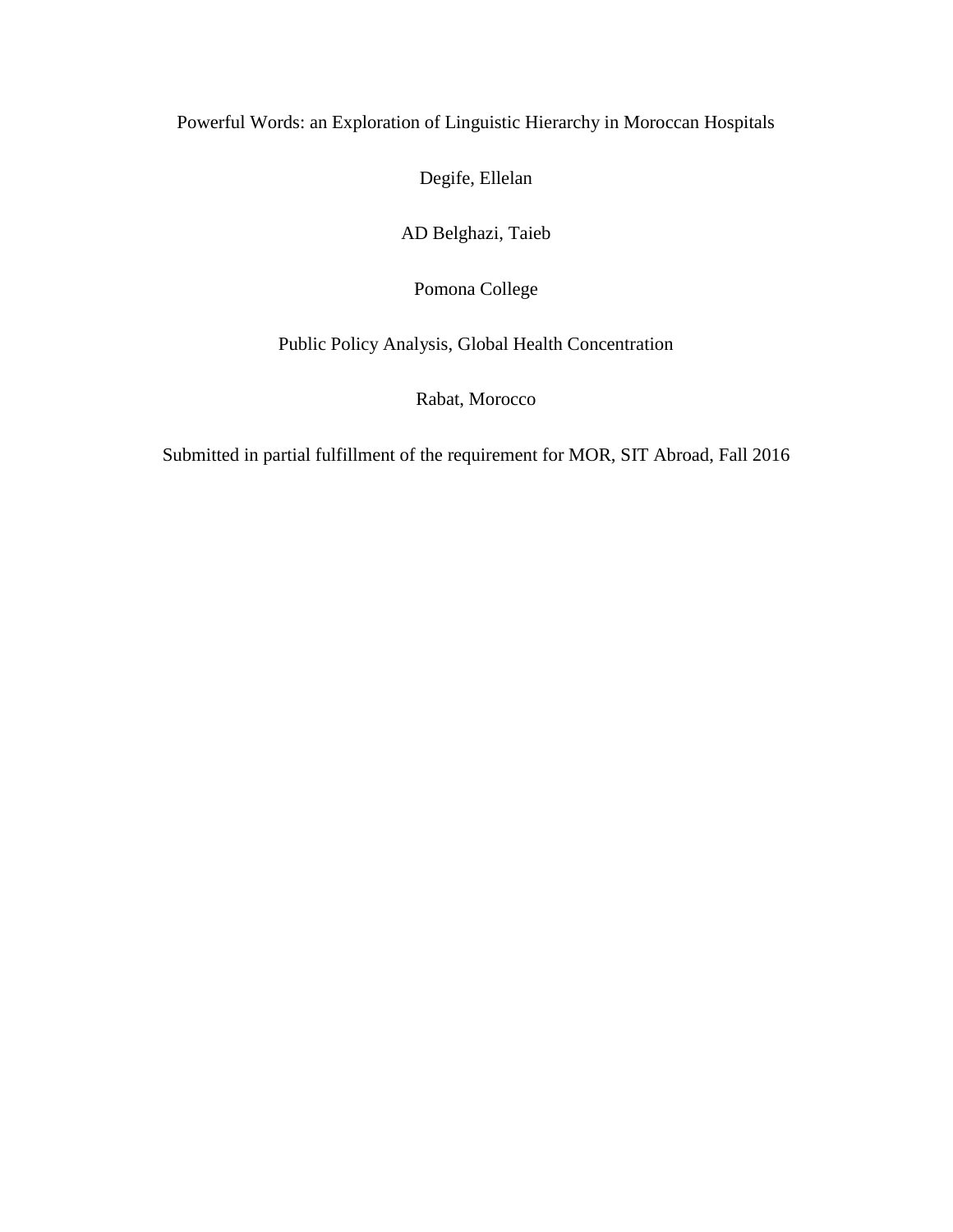#### **ABSTRACT**

Morocco is a country of distinct diversity, which exists as a result of the settling of multiple peoples and European colonization. As a result of this diversity, many languages are employed in different settings and spaces, and of these languages, French represents remnants of colonialism and continual elitism in the country. One of the spheres that French commands in Moroccan society is medicine, which creates a dichotomy between the educated health care providers and the underprivileged patients in public hospitals. The aim of this paper is to explore the effect of French on the doctor-patient relationship in urban, public Moroccan hospitals. Through secondary research and personal interviews, it will outline the understanding of the language situation in hospitals from the point of view of both the doctors and the patients, describe the effect of French on patients' understanding of healthcare, and explore the impact of French on patients' agency within the medical system. Ultimately, this paper aims to shed light on the intersections of culture, history, and medicine in order to explore avenues for process.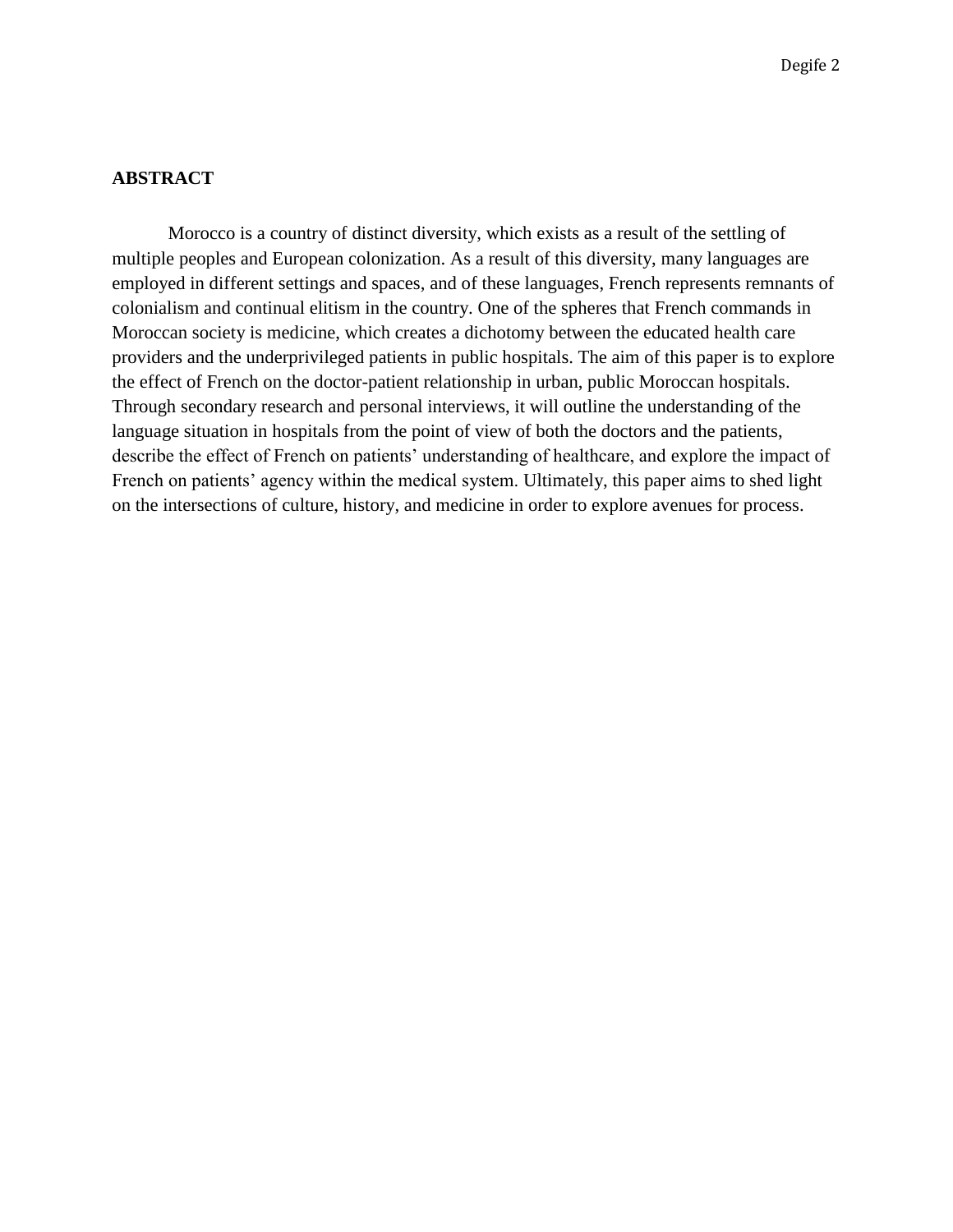#### **ACKNOWLEDGEMENTS**

I would first like to thank my program assistant, Nawal Chaib, for her constant readiness to addressing every problem I encountered this semester regardless of the nature.

I would also like to thank my Academic Director, Taieb Belghazi, for his support in forming this ISP topic and in all other academic pursuits.

I would like to thank my advisor, Dr. Said Bennis, for his expertise and guidance throughout the formation of this study.

I would like to thank my translator, Brahim Moussalih, for opening many figurative and literal doors throughout the course of my research.

I would like to thank the many staff members at the hospital in Salé where I conducted my observation and interviews for their time and patience.

I would also like to thank Nora Charidah for seeing me through every twist and turn of this incredible semester abroad.

Finally, I would like to thank my mom, dad, and brothers, who make all my endeavours both possible and worthwhile.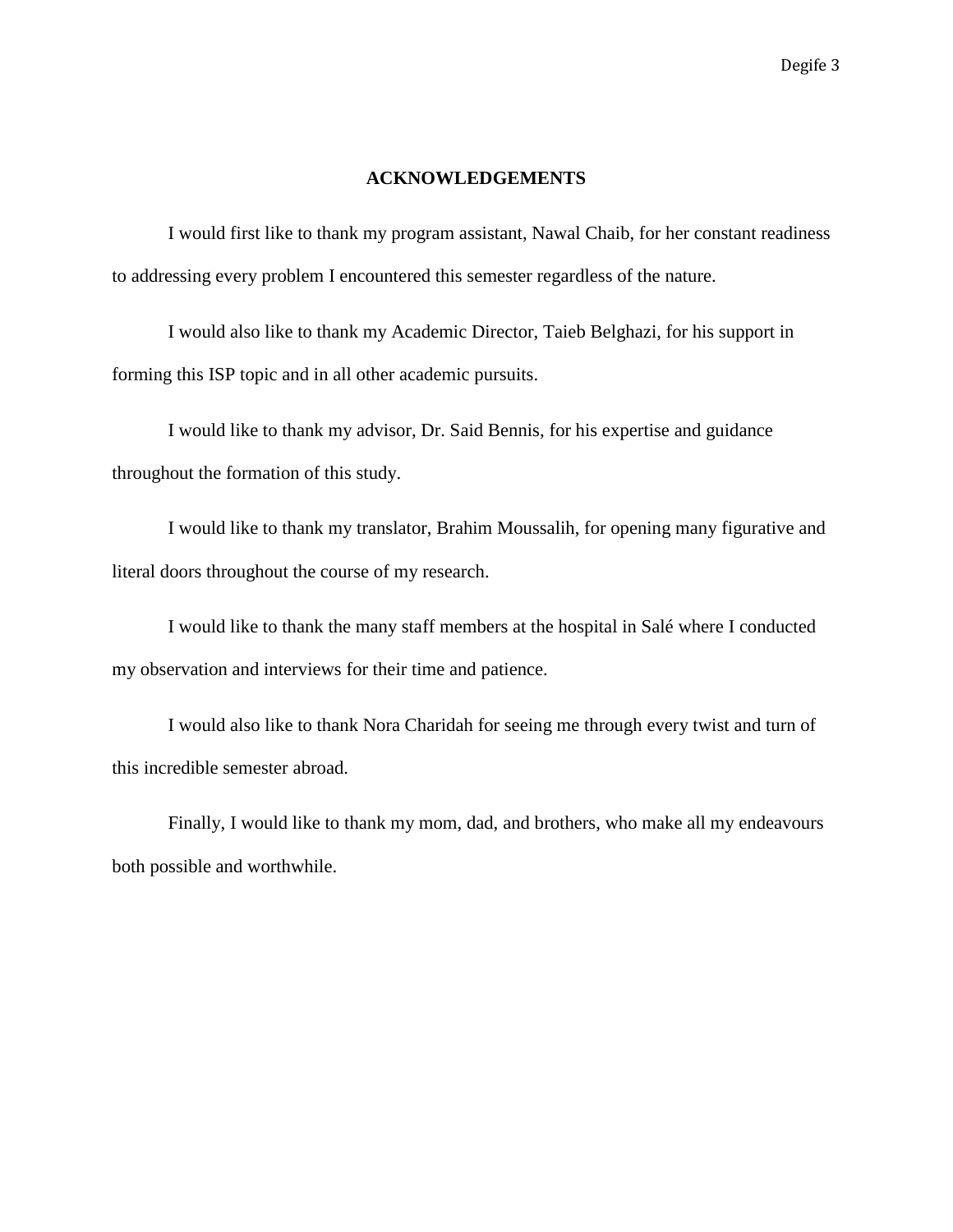# TABLE OF CONTENTS

| $FINDINGS 16$ |  |
|---------------|--|
|               |  |
|               |  |
|               |  |
|               |  |
|               |  |
|               |  |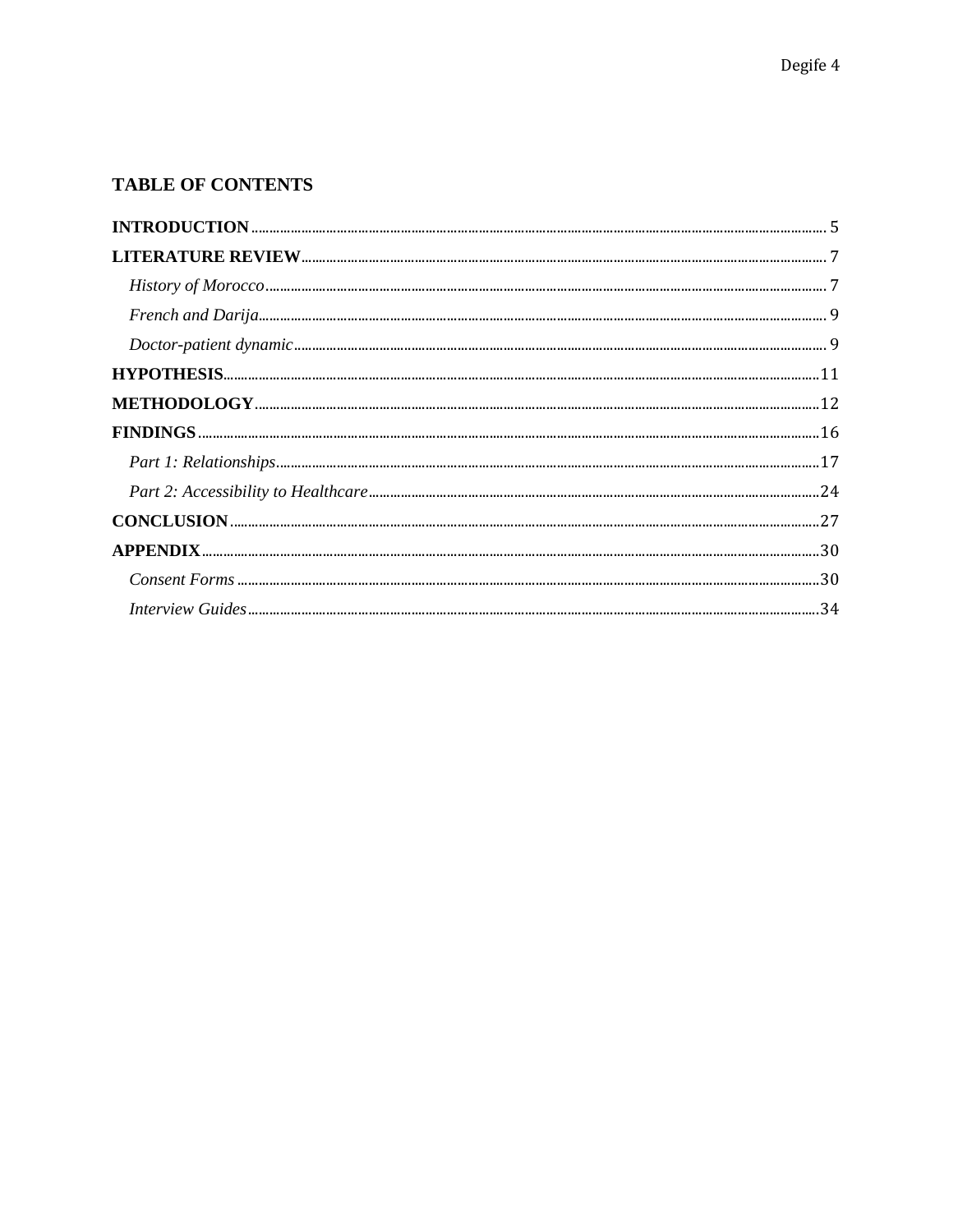#### <span id="page-5-0"></span>**INTRODUCTION**

For as long as I can remember, I have had a keen interest in medicine. I was the precocious toddler who could never be found without her toy stethoscope, treating family members and fellow children alike. Similar to most children, I didn't think there was much to medicine other than science, and therefore dedicated the most effort to my STEM classes through high school. It was only after beginning college, and completing coursework in disciplines such as anthropology and sociology, that I began to develop a consciousness of the social aspect of healthcare. Since pursuing these disciplines, my interest in medicine has shifted away from that of hard sciences and towards a more holistic sense of well-being, which treats a patient instead of her symptoms. This overarching approach to healthcare incorporates concepts such as patient-related care and bedside manner, which help to ensure that the patient has the best possible interaction with the medical field. I was fortunate enough to find a connection between this field and Morocco before even stepping foot in the country; on the plane from Paris to Rabat, I read the first chapter of the book *Encountering Morocco*, which details ethnographic experiences in Morocco from a multiplicity of perspectives through different stories in every chapter. In this fateful first chapter, ethnographer Charlotte E. Van den Hout describes a scene in a psychiatric hospital where French and Darija, Morocco's dialect of Arabic, influence dynamics of power between doctors and patients. I had stumbled upon a uniquely Moroccan situation in healthcare that would continue to intrigue me as the semester passed, especially when I began to learn more about the country's colonial history and the presence of each language in society.

Morocco has always boasted a wide variety of cultures and languages. Currently, Modern Standard Arabic (Fus'ha) and Amazight, the language of the indigenous people, are the two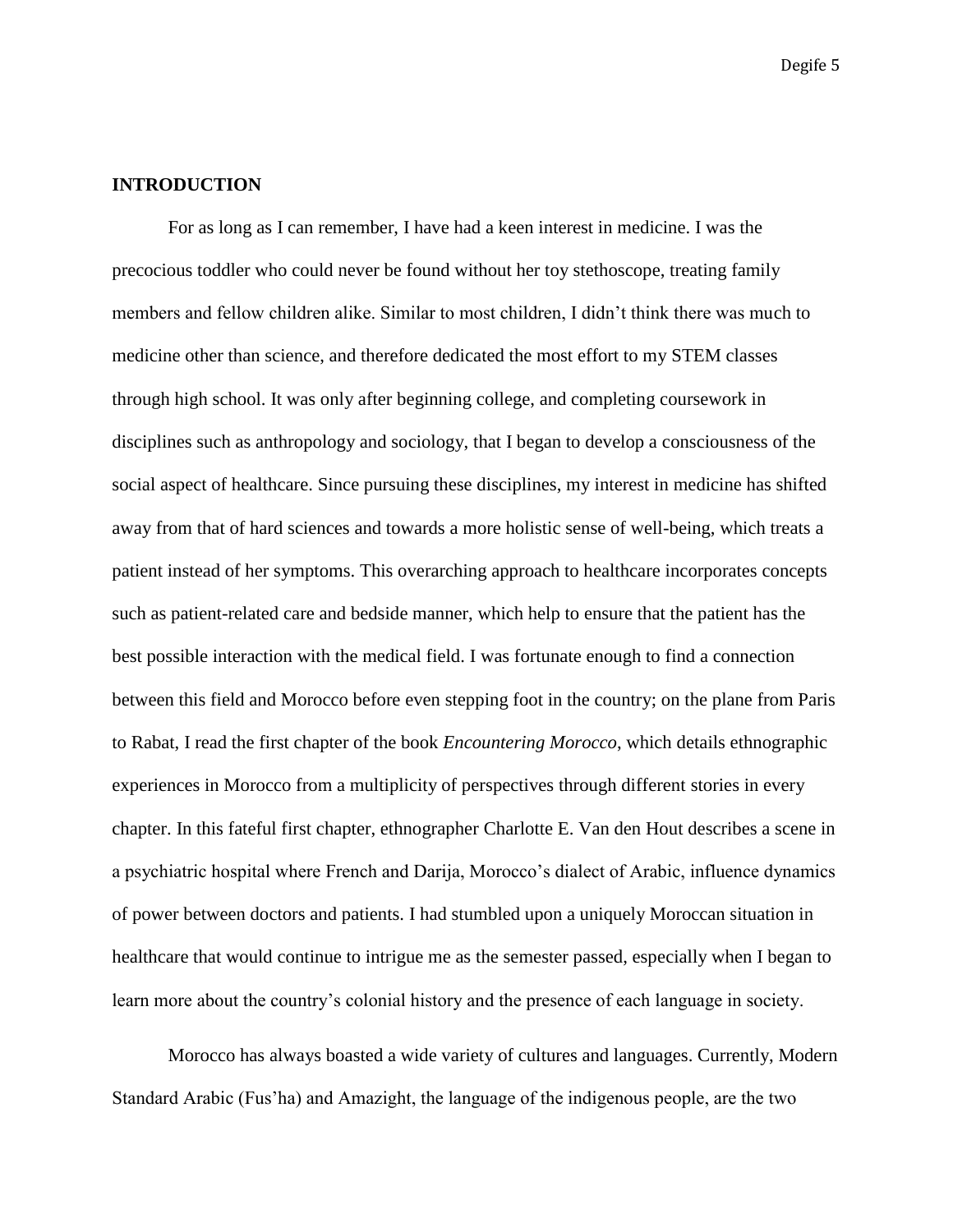official tongues, while Darija, French, Spanish, and English are used to varying degrees and in different settings. Despite its official status, Amazight does not carry the same level of gravity and importance as Fus'ha or French; the latter two languages are employed in professional and elite spheres, demonstrating a sophisticated education and considerable privilege. Darija is in a similar category to Amazight in that it does not command importance or particular attention when spoken, as ordinary people conduct their ordinary lives in the language. French is the language of all higher education, including medical school, and consequently everything in the medical school is conducted in French regardless of a patient's level of understanding of the language. In an average day, a Moroccan doctor performs tens of consultations, writes hundreds of prescriptions, and confers with many other doctors entirely in French. However, there is a significant portion of the population who do not speak French, rendering the world of healthcare entirely foreign to them.

This study explores the effect of the language hierarchy that exists in Morocco, in part due to lingering colonial influences, on the doctor-patient relationship in Moroccan hospitals. If possible, it will provide an explanation of the linguistic hierarchy situation from the perspective of both doctors and patients to illuminate the current situation in Moroccan hospitals.

This paper will seek to address one question: how is the doctor-patient relationship impacted by the omnipresent use of French in urban Moroccan hospitals with non-French speaking patients? Does it affect the level of trust or comfort? Does it reinforce traditional hierarchical roles in the pairing?

This paper will be structured in the chronological order I experienced this research. It will first provide a historical and social context for the research I will be conducting. Then, it will explain the hypothesis I have developed based on secondary research. Next, it will explain the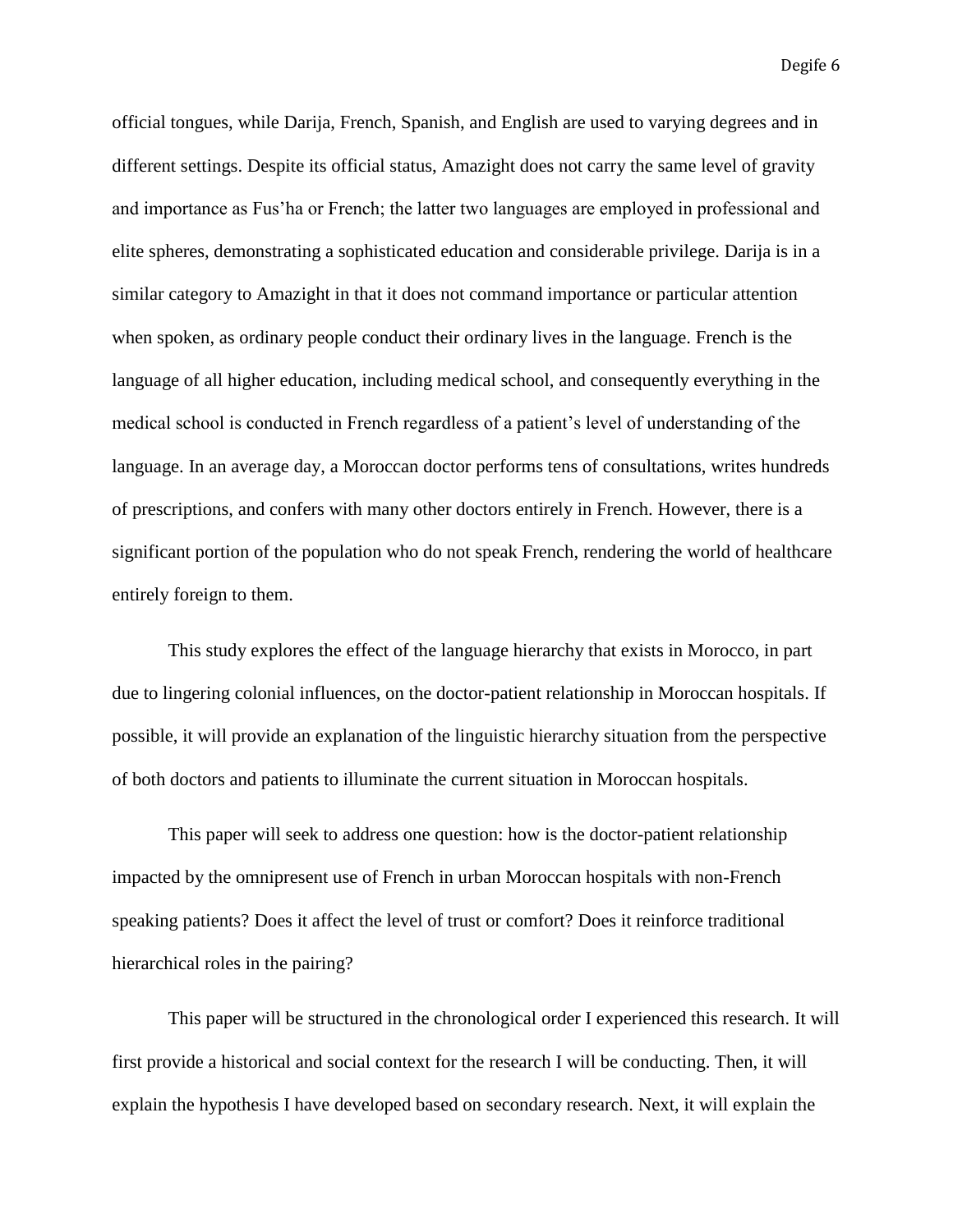methodology behind the fieldwork portion of the study. It will then organize and discuss the findings to address the research questions, and finish with an analysis of the findings.

This paper is written through an autographical lens to emphasize the growth I experienced over the course of this study. This research has been a course of discovery for me, the author, regarding the dynamics of language in Morocco, the politics of healthcare, and the intersection between the two, and my findings have inevitably been shaped by my own perspective. I want to be able to explain the evolution of my understanding of the subject and provide an analysis with my unique bias in mind, and therefore this paper is a demonstration of my journey of research and synthesis of information.

#### <span id="page-7-0"></span>**LITERATURE REVIEW**

#### <span id="page-7-1"></span>*History of Morocco*

Morocco is a country of incredible linguistic diversity, owing to its rich history of varied inhabitants combined with the force of European colonialism. The original inhabitants of the region, the Berber people, were conquered by the Arabs around 700 AD, who subsequently converted the indigenous population to Islam. Ultimately, the Berber population was able to surmount this conquest through a series of dynasties from the  $11<sup>th</sup>$  to  $16<sup>th</sup>$  centuries, bringing Morocco to the height of its power. Midway through the millennium, the region was transferred into the power of successive Arab dynasties collectively known as the Sharifian dynasties. The most recent of these, the Alaouite dynasty, continues to occupy the throne today: Alaouite is the name of the current royal family<sup>i</sup>.

In the early  $20<sup>th</sup>$  century, Morocco experienced its first taste of European colonialism in response to political instability in the region. European tension in the region was already quite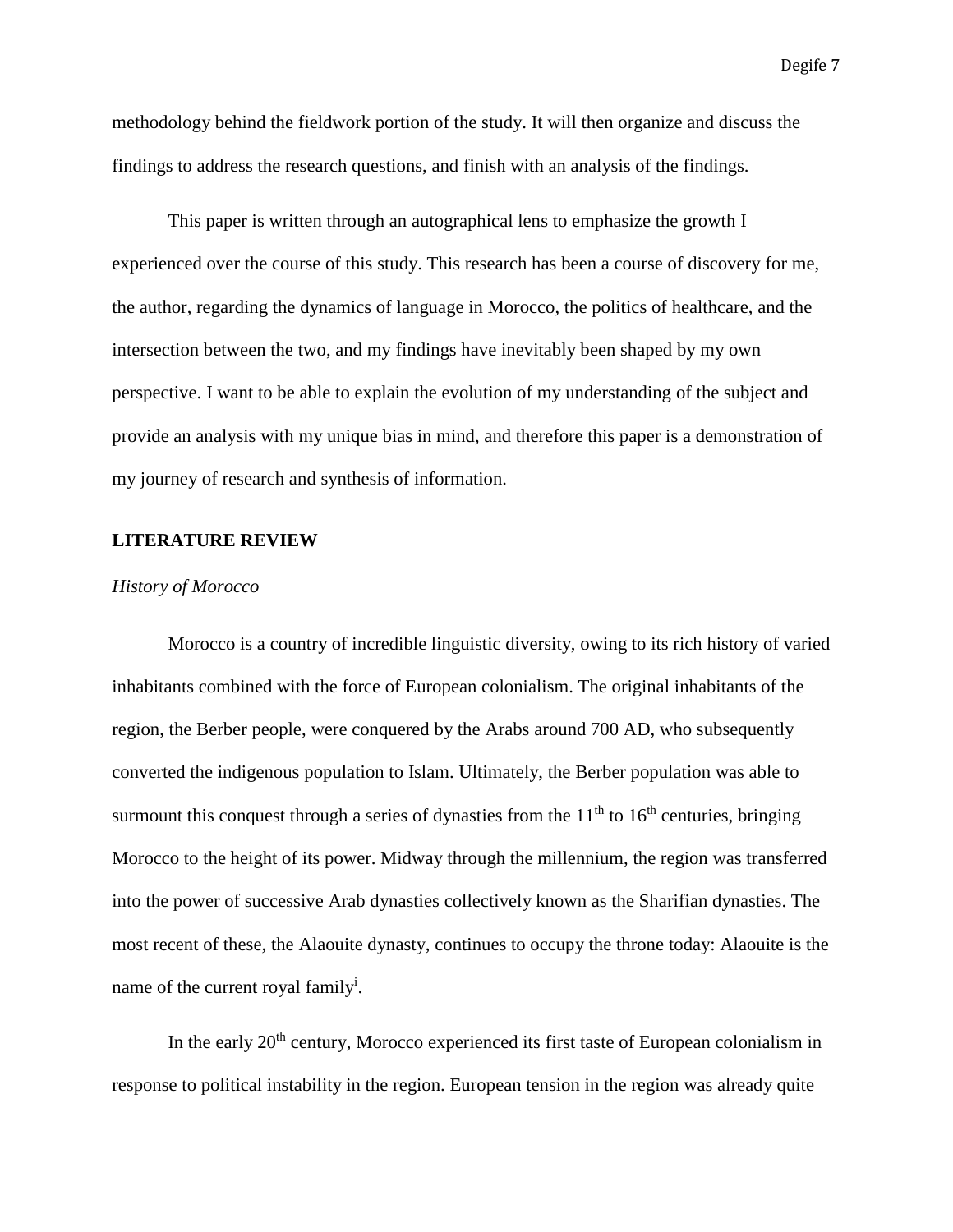high, and with the French conquest of Algeria already complete, the colonial power was keen to gain further influence in northern Africa. The Crisis of Agadir in 1911, a rebellion against the sultan Abdelhafid in Fez, prompted the intervention of French, Spanish, and German troops to the region; this overflow of European influence was subdued by the Treaty of Fez, signed in 1912, that officially designated Morocco as a French Protectorate<sup>ii</sup>. During this era, Morocco remained a sovereign state for all legal purposes; however, the sultan became a figurehead, taking a backseat to the new colonial government. France chose to employ a different approach to the Moroccan Protectorate than the occupation in Algeria in hopes of better integration into the Moroccan public. This approach consisted of identifying the Moroccan elite class as fit to rule, and garnered their approval by offering the upper class French education opportunities for their children<sup>iii</sup>. Colonial rule in Morocco came to an end in 1956, when King Mohammed V signed the French-Moroccan agreement to transform the government into a constitutional monarchy free of European control.

Now, more than half a century after the establishment of Moroccan independence, traces of colonial influence still linger throughout society. Nowhere is this seen more clearly than in the prominence of the French language, which permeates businesses and government alike. The language has no official status in Moroccan society, as it is not included in the same category as Fus'ha and Amazight, but nevertheless command of French is imperative for upward mobility in Moroccan society, and is spoken in some capacity by approximately 66% of the population<sup>iv</sup>. This is at least in part due to the fact that all tertiary education in Morocco occurs in French, and has been so for decades; even during a bout of Arabization post-independence, universities continued to instruct in French, potentially due to a lack of qualified teachers<sup>v</sup>. This includes, most topically, medicine; a strong command of French is often correlated with professional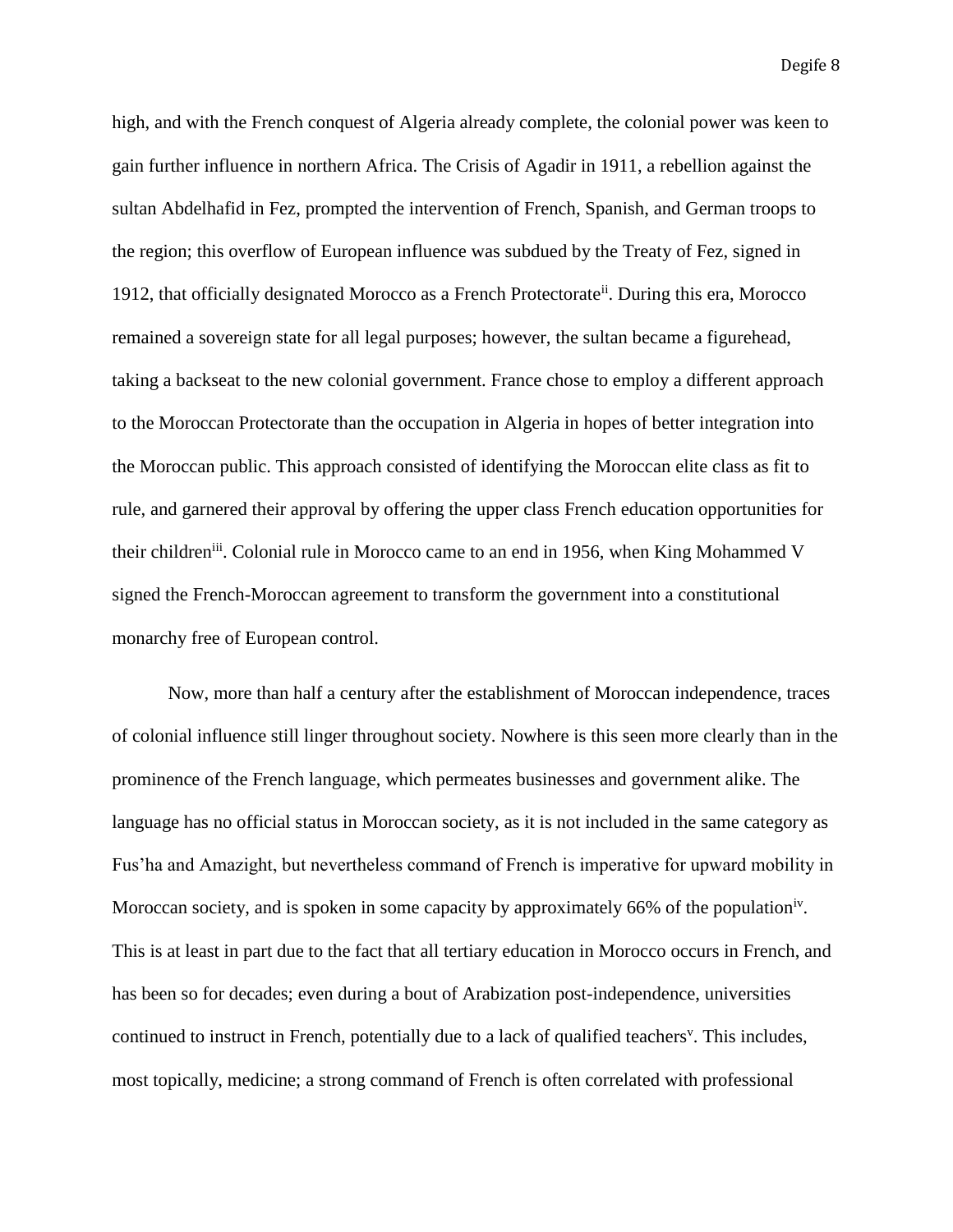competency<sup>vi</sup>. This phenomenon becomes problematic when we consider the dichotomy that occurs in primary and secondary schools across the country: public schools teach in Arabic, while private schools generally either instruct in French or introduce the language to students much earlier than in public school. As a result, private-school educated children generally fare better in university owing to their superior proficiency in French, allowing them to graduate and prosper<sup>vii</sup>. This process, then, becomes cyclical, and serves to stratify society separately from the parameters of class divides. The government has acknowledged this disparity, and in February 2016 addressed it by mandating the gradual transition from Fus'ha back to French as the language of instruction in public high schools<sup>viii</sup>. However, this is of little help to current products of the public school system, who suffer due to their lack of French proficiency.

# <span id="page-9-0"></span>*French and Darija*

It is important to note briefly the significance of Darija in Moroccan society. It is not an official language of Morocco, as to be considered a part of the Arab world, each country must designate Fus'ha as its official language as opposed to its own dialect, but is the vernacular of most ordinary Moroccans. Most interactions, from bargaining in the souk to conversations in the home, take place in this *lingua franca<sup>ix</sup>*, which is spoken by 96% of the urban population<sup>x</sup>. The use of French in a conversation where the default language would normally be Darija would be met with confusion, as French is not intended for this informal sphere.

#### <span id="page-9-1"></span>*Doctor-patient dynamic*

The world of Western medicine is a very particular one. The biomedical approach to medicine is relatively new to the healthcare scene in comparison to the thousands of years of traditional healing methods; it has only gained significant traction in the past few centuries. However, its commanding presence is both undeniable and ubiquitous, a sentiment echoed by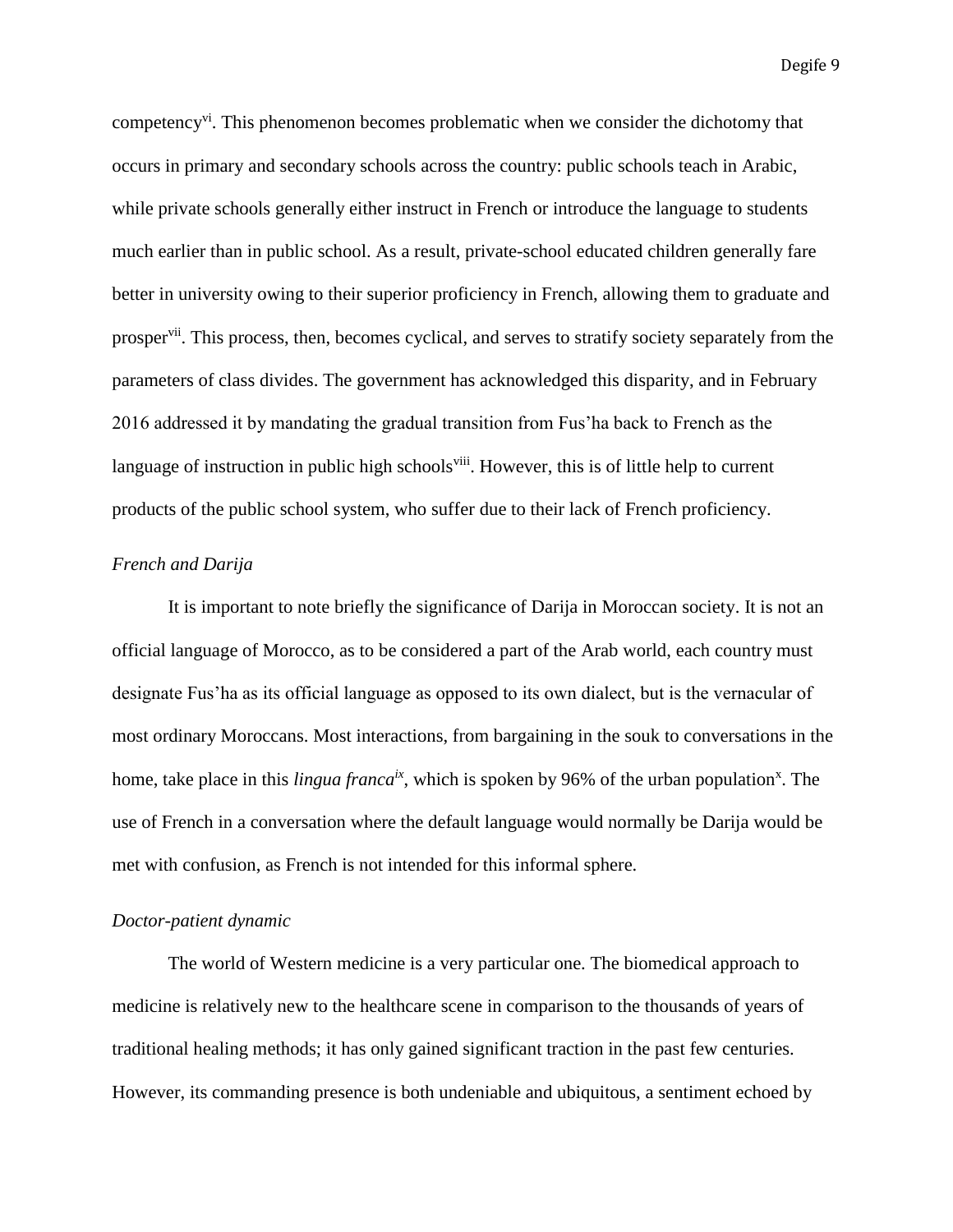book reviewer Arnold Relman: "Few other professions conduct their affairs with so much autonomy and receive in return such generous economic benefits. In a country [the United States] historically suspicious of privilege and authority doctors have enjoyed a large measure of both...<sup>"xi</sup>. Healthcare providers also enjoy an extraordinary amount of power that accompanies the complete monopolization of the medical field, as they control both the supply and demand for medical products and services.<sup>xii</sup> This, understandably, gives doctors an exceptionally favoured position in society: a highly educated individual with unilateral authority regarding her patients' well-being wields considerable power. Author Paul Starr explains that "power, at the most rudimentary personal level, originates in dependence, and the power of the professions primarily originates in dependence upon their knowledge and competence," and thus the nature of the doctor-patient relationship often results in a certain power dynamic that favours the healthcare provider<sup>xiii</sup>. This dynamic can be likened to a concept such as paternalism, where, the doctor possesses the knowledge and authority on the issue, gives orders and expects patients to reply, and can reprimand the patient if she fails to follow orders<sup>xiv</sup>. Although patient-centred care is beginning to gain traction, most medicine is still practiced in this traditional, hierarchical sense.

Patients, to their credit, are not oblivious to the nature of this situation, and in fact perceive quite acutely the gap between themselves and their caregivers. One patient in a study pointedly described the phenomenon of doctors being "up there" and "us patients being down here", highlighting the clear sense of hierarchy in the relationship. Another patient said that "years ago, the doctor was God and if he told you to, you know, stand on your head in a corner, you probably would."xv The power possessed by the doctors, and in turn perceived by the patients, has the potential to negatively impact patient care if the doctor allows this hierarchy to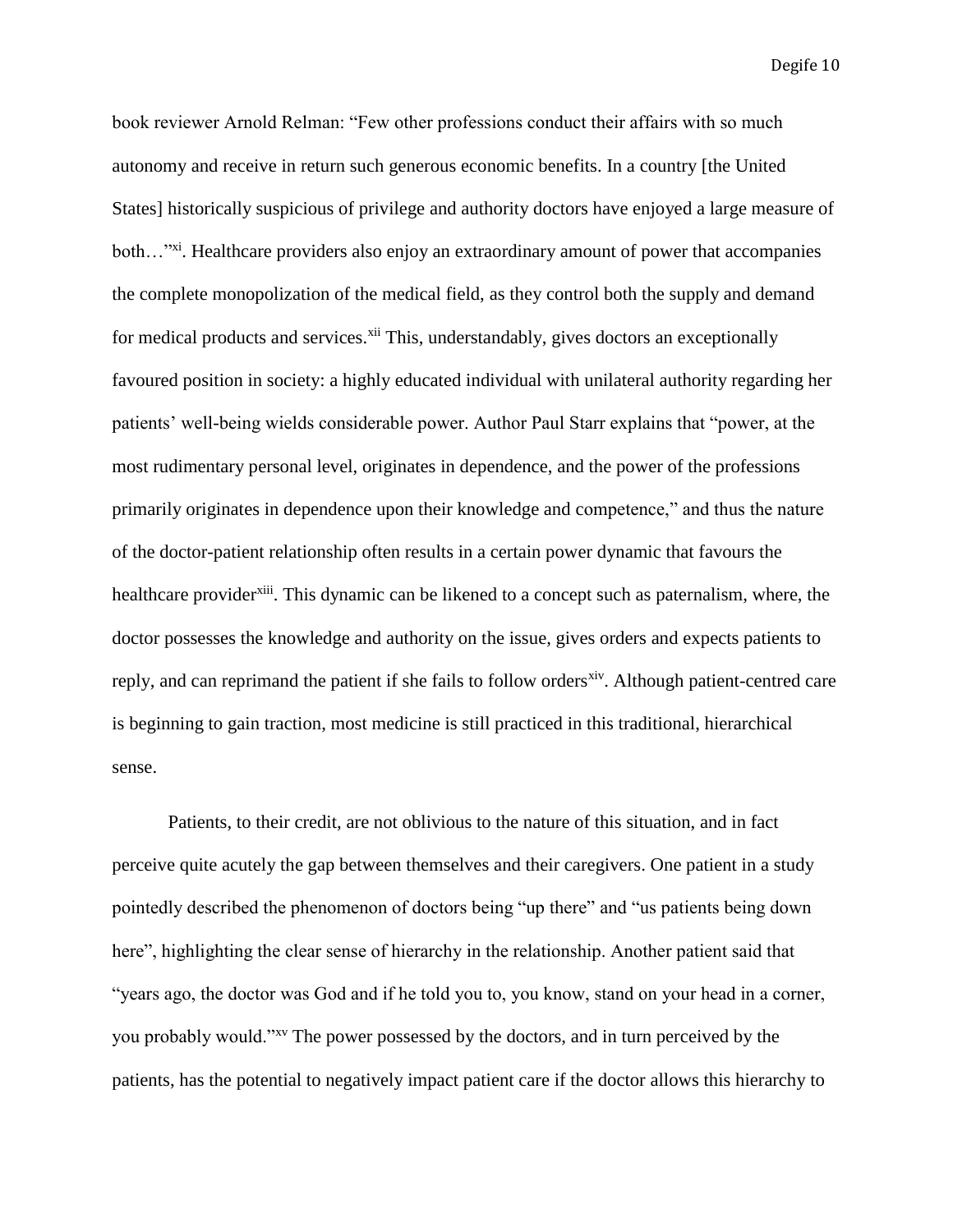impact her relationship with her patients. Multiple studies have demonstrated that higher rates of problem resolution are achieved when doctors and patients share a perspective, implying the employment of teamwork in a diagnosis or treatment. Therefore, a lack of trust and agreement between the doctor and patient can conversely negatively impact these processes. A study in Canada explained that "providers who think they are especially good at communicating with their patients are not necessarily seen that way by their patients", sometimes even despite the doctor's belief that she is communicating effectively with her patient<sup>xvi</sup>. Despite a doctor's best intentions, she might not be adequately bridging the gap between herself and her patients to provide them with the best possible care.

#### <span id="page-11-0"></span>**HYPOTHESIS**

The literature review discusses in detail both the presence of the French language in Morocco and the nature of the doctor-patient relationship. This relationship, in Western medicine, is ubiquitously hierarchical in nature, due to a multiplicity of factors: an elite, coveted education, the unilateral transfer of knowledge and expertise, and the influence on the entire medical field are only some among the many that contribute to this power dynamic. In Morocco, as aforementioned, French is the language of the elite, and stratifies the population as it permeates society. When French, in the Moroccan context, meets the situation of the doctorpatient relationship, Charlotte E. Van den Hout hypothesizes that among other factors, the employment of French is a marker of status within the hospital walls<sup>xvii</sup>. From all the information I have synthesized above, I predict that the use of French by doctors in Moroccan hospitals only further separates the doctors and patients, exacerbating the power dynamic that is inherent in the doctor-patient relationship. I am curious as to how Moroccan patients perceive this circumstance, and will be seeking to address this throughout the course of this paper.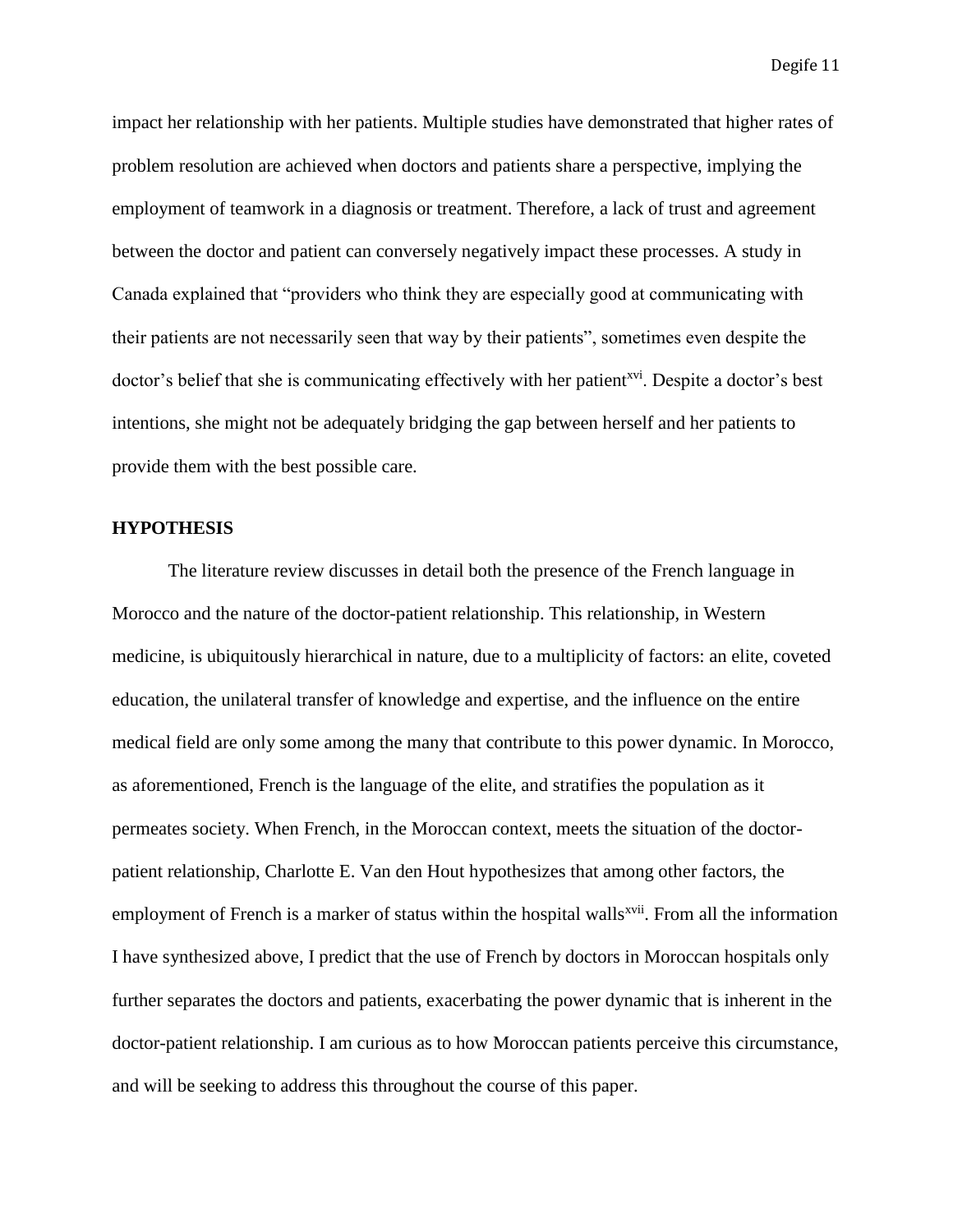#### <span id="page-12-0"></span>**METHODOLOGY**

In embarking on this project, I quickly realized that my fleeting observations on French and healthcare in Moroccan society lacked considerable depth and context. I sought to rectify this problem by compiling resources for a literature review before collecting data to analyze, simply to garner a clearer picture of the issues I was looking to address throughout this study. As part of this research, I spoke with Dr. Yelins Mahtat, who is, among other things, a linguist at Mohammed V University in Rabat. He provided me with a slew of information regarding Morocco's tenuous relationship with its former colonizer and its impact on the Moroccan identity. With a more complete picture of the situation at hand, I felt comfortable collecting data to use for this study.

Since most medical facilities have an excessive amount of bureaucratic red tape to confront, and given my limited time frame, I wanted to solicit insider help in obtaining interview contacts. To do so, I contacted Dr. Mohammed Hassar, the doctor who presented about Moroccan health risks to our SIT group during orientation week. He put me in touch with one of his colleagues, who I went to meet at the hospital he worked at. From there, I was able to meet a few doctors who were willing to help me, and I began the authorization process to conduct research at this hospital. Once all the paperwork was complete, I was fully authorized to commence the data collection process.

I collected all the quantitative data presented in this study at one hospital, a public, specialized hospital located in Salé. Due to the difficulties I encountered in securing a site to observe doctors and interview patients, I did not have enough time to find and establish a new research site in the time allotted for ISP. I recognize that this might have had a considerable effect on the results of my research, a concern I will address later on.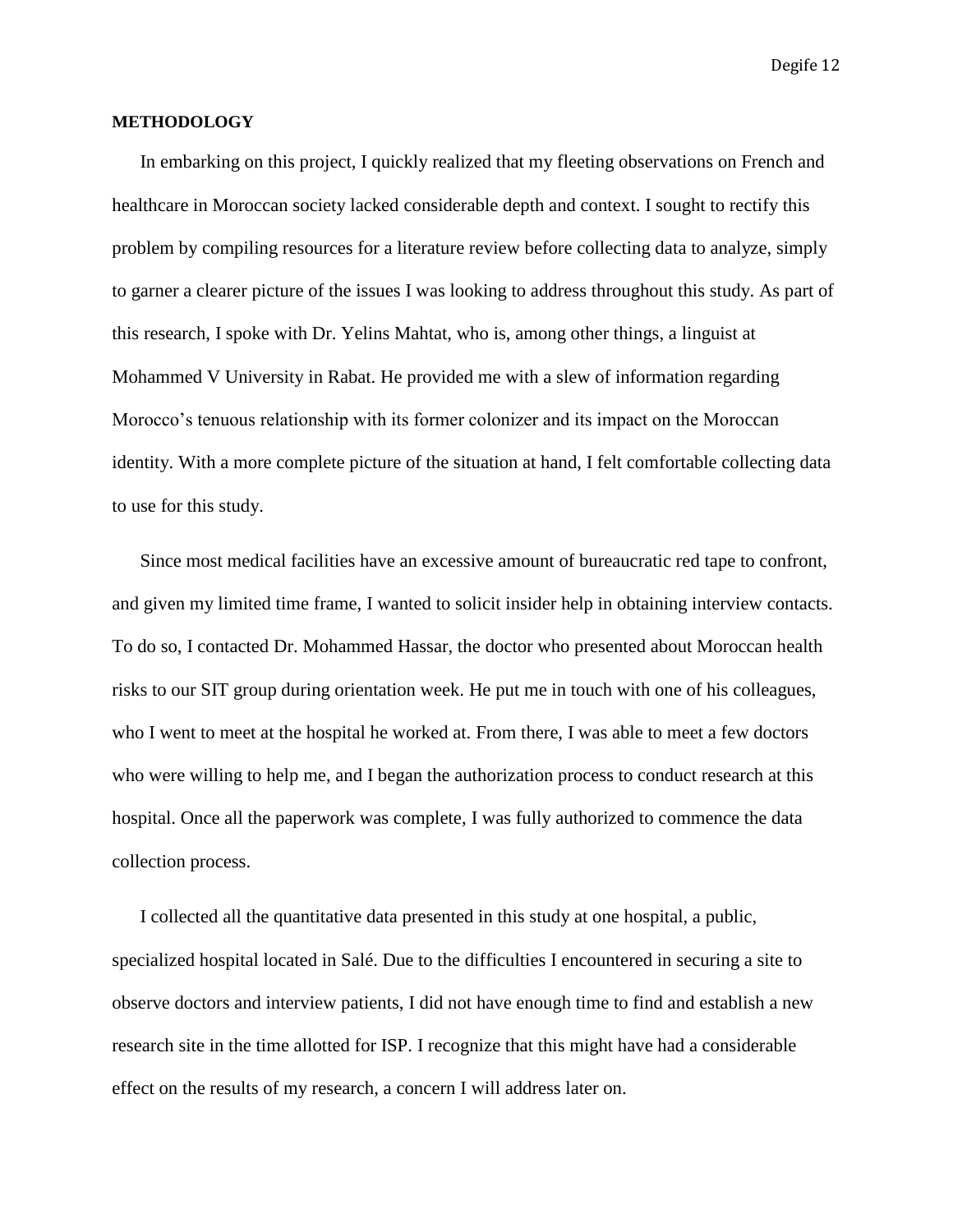The first method of research I employed was observation of the doctor-patient relationship. I spent approximately 16 hours observing doctor-patient consultations for various rheumatoidrelated concerns. The shortest consultation I observed lasted 13 minutes, and the longest almost half an hour. The conversations with the patients took place almost entirely in Darija, so I was unable to understand most of the organic conversation, but the doctor often turned to me to explain what she had just said, and many patients made an effort to communicate with me, which I reciprocated to the best of my ability in my limited Darija.

In tandem with the observation of the doctor-patient interactions, I shadowed the doctors throughout their other activities, including consultations with other doctors and rounds to visit patients. This was to gain an understanding of the way the doctors interacted with the rest of the hospital patrons outside of the more intimate consultation setting.

The final method of data collection I used was interviews. These came in both structured and unstructured forms, mostly out of necessity; the doctors were so busy in the hospital that my only opportunity for interviewing them was in between patient consultations. These informal interviews consisted of questions about the consultation that had just concluded, or a continuation of a conversation that had occurred before the arrival of the last patient. I conducted six structured interviews with patients referred to me by one of the doctors I shadowed. All of the interviewees were middle-aged to elderly women, which was the principal demographic of the hospital. I would have preferred to interview both men and women for a more varied perspective, but women proved much more willing to participate in an interview and they outnumbered the men by a wide margin, so there was more opportunity to recruit women.

In the process of conducting this research, my positionality undoubtedly shaped some of the results I gathered. To begin, I chose to interview the doctors in French, as I do not speak Darija,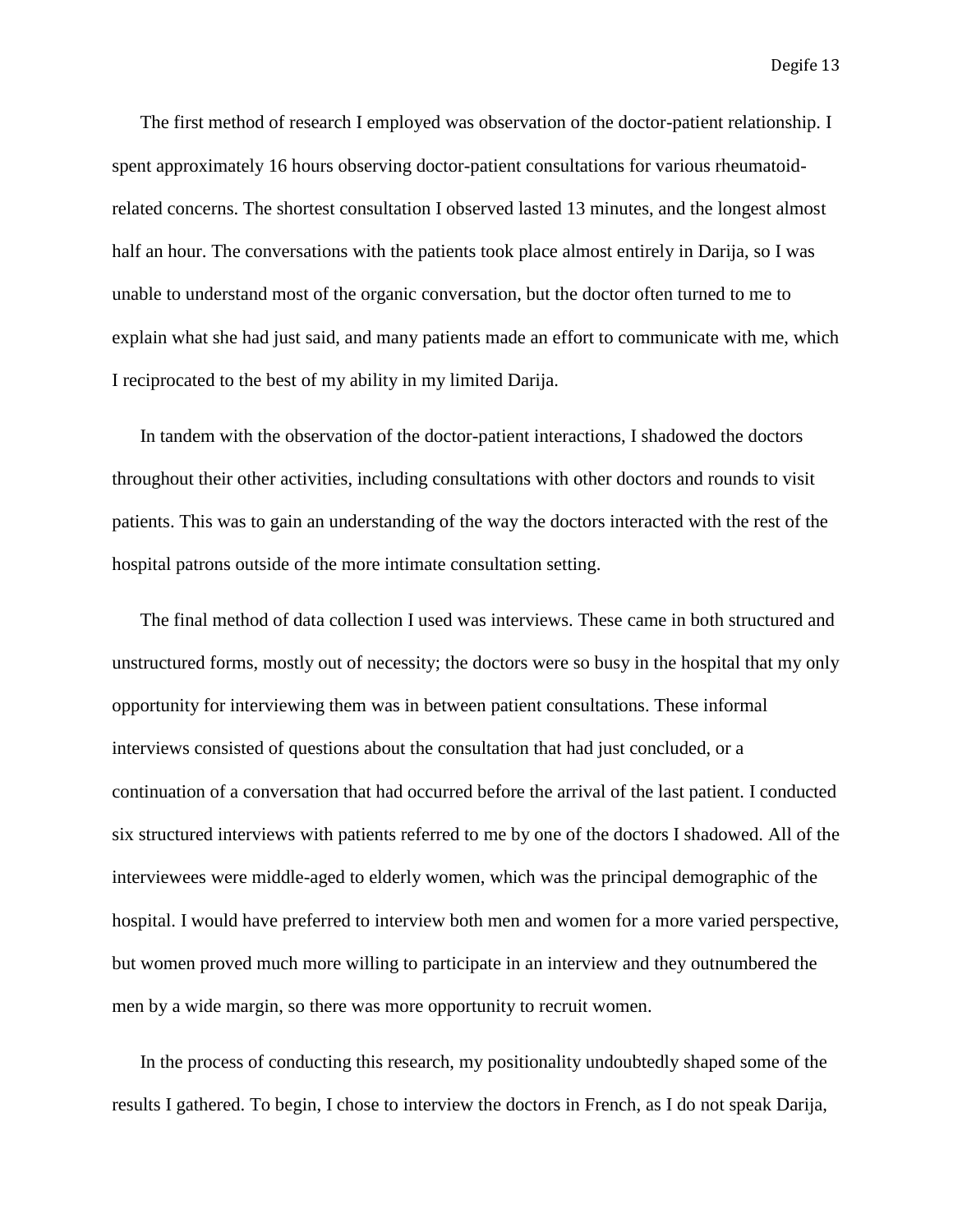and used a translator to interview patients who only speak Darija. These considerable language barriers affected the quality of answers I received, seeing as nuances in conversation are lost with the use of a translator and the lack of words to describe ailments and feelings through different languages. I believe my status as a foreigner in Morocco also shaped the type of answers I received, as in my personal experience in Morocco foreigners are treated quite differently than other Moroccans. Some of my informants could have simply been telling me what they thought I would want to hear or was more accustomed to, and there is also the possibility that my informants sought to shed Morocco in a rosier light for the international attention being addressed towards them. Being a woman in Morocco also poses considerable challenges, one of which includes the constant catcalling and general street harassment. This different perspective on women is evident in their treatment, and I experienced this throughout my research.

These biases that I have identified in my informants also apply to my own point of view as a researcher. My female, Western, privileged lens influenced my perception of my interviews and participant information, and in turn could have guided the course of my conversations or my observations. Luckily, after three months of living in this country, most of the initial shock over differences from my familiar Canadian and American setting has subsided; factors such as the omnipresence of Islam and the treatment of women in the street no longer take me by surprise. I am therefore better equipped to undertake this project now than when I first arrived in Morocco, but there remains parts of my view that I cannot shed. Instead of trying to minimize this bias, which is near impossible, I acknowledge it here and attempt to use it to the best of my ability. This position gives me the advantage of having another culture and practice to reference, which allows me to reflect critically on my surroundings.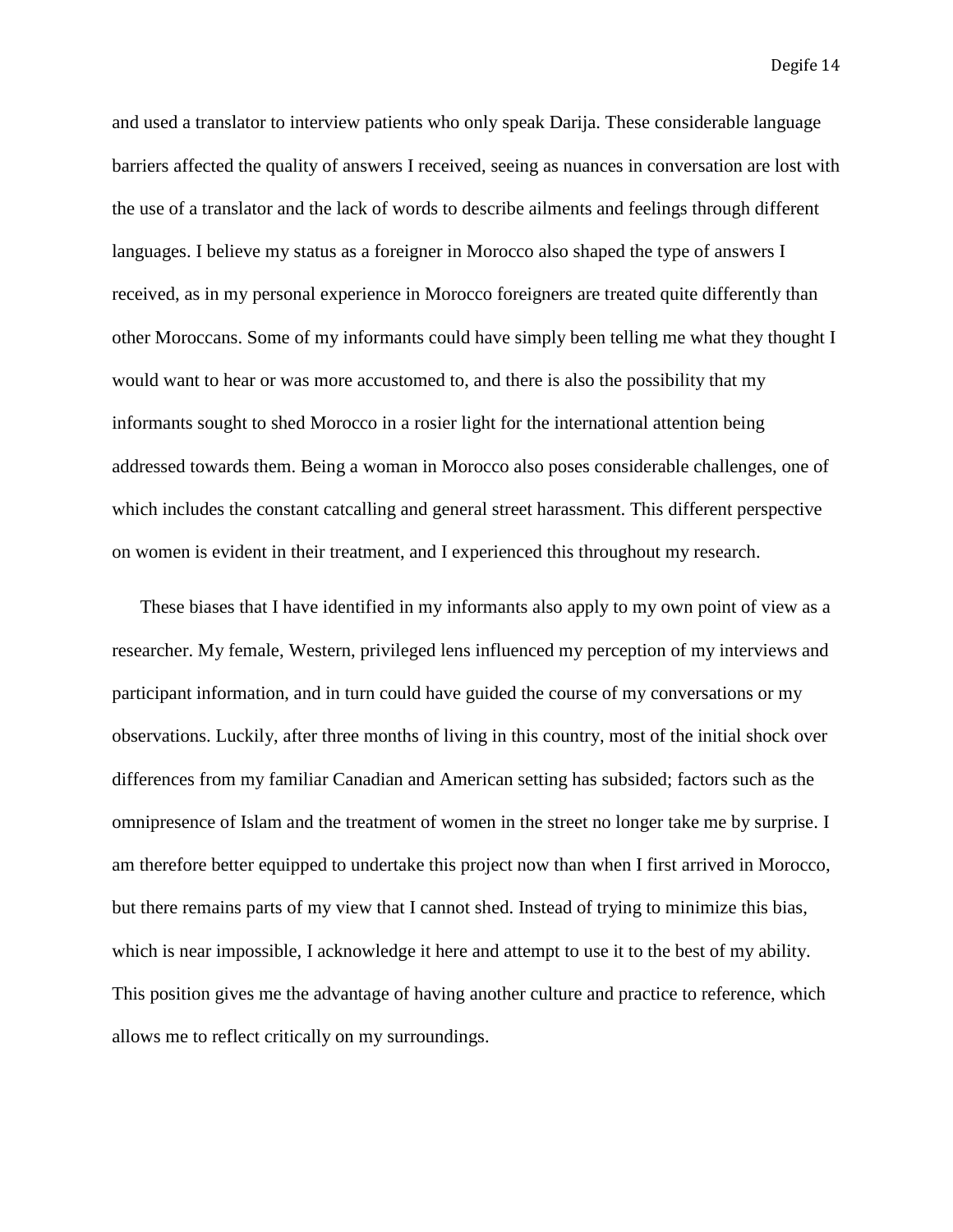Despite my best intentions in the completion of this study, I encountered many challenges. The time constraint of three weeks to complete the ISP was the most difficult to address, as it greatly limited the amount of fieldwork I was able to conduct. To do this research justice, I would have preferred weeks, or even months, of participant observation, and dozens of interviews from doctors at various stages of their careers. Of course, I could not extend the length of the ISP period, but I capitalized on my shadowing opportunities by spending as much of the day as possible following and learning from the doctor. In addition to this challenge, finding doctors to talk to also proved to be difficult due to the seemingly impenetrable nature of the hospital system in Rabat. The bureaucratic system made it impossible to walk into a hospital and find a doctor to talk to, so I was instead pressed to explore other avenues. Contacting doctors I already knew to get my foot in the door proved to be the most effective method to combat this issue. Finally, as aforementioned, only gathering data at one hospital could have serious limitations on my research and prevent the generalization of these findings to all of urban Morocco. However, I believe this specimen could be considered a fairly representative one. First of all, the hospital is public, which ensures a certain level of standardization due to government oversight. In addition, the hospital serves a diverse demographic from both Rabat and Salé, allowing for a plurality in mentality and opinion. With these considerations in mind, there is some merit to these results, which can at least be applied to other public hospitals who serve similar demographics.

In completing this study, I was also pressed to consider the ethical dilemmas I could perpetuate with my research. In addition to the typical concerns with research of human subjects, one of the cruxes of Western medicine is doctor-patient confidentiality, and by shadowing doctors in their interactions with patients, I would be breaching this relationship. To make my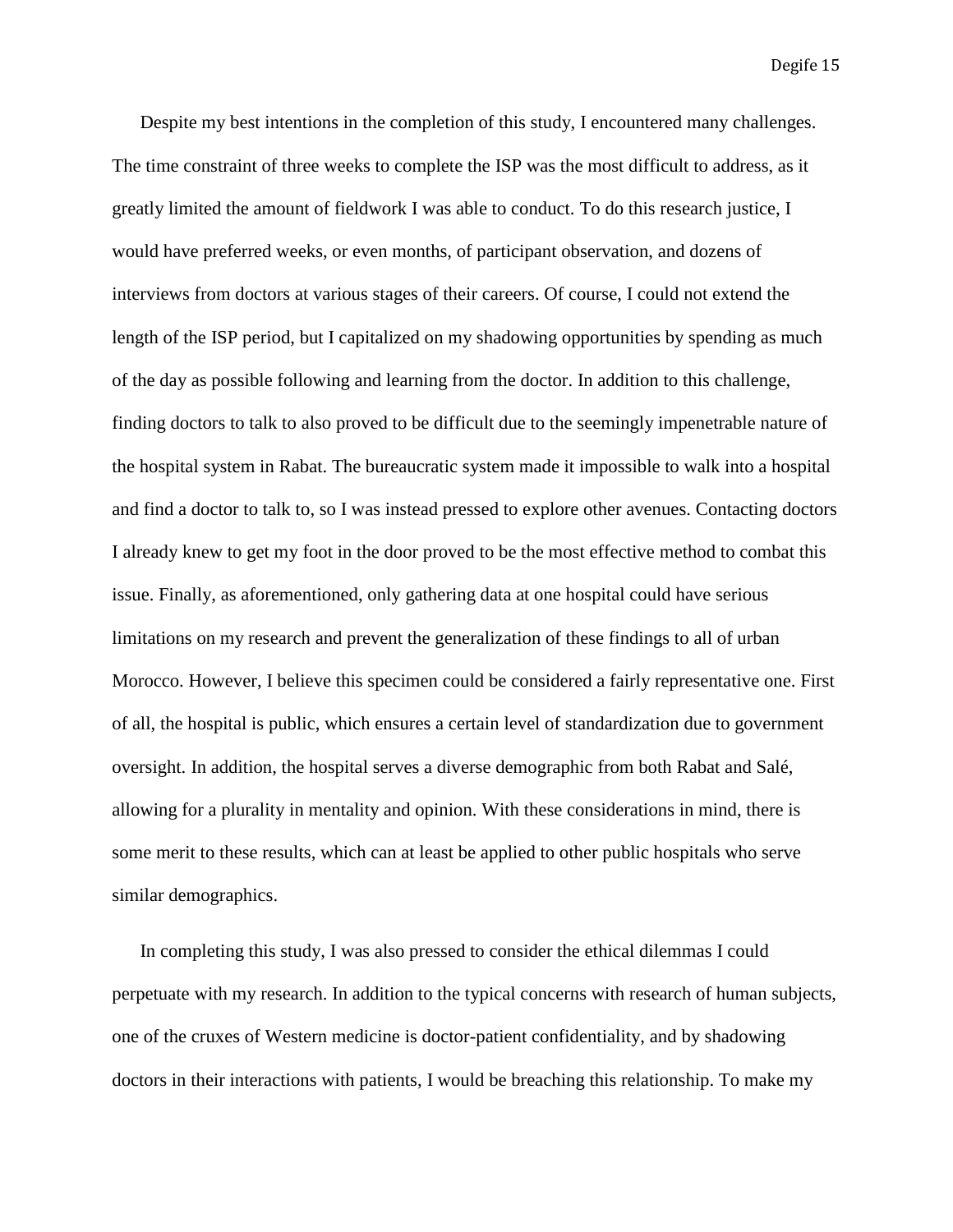informants more comfortable, doctors and patients alike, I explained with the aid of a consent form that none of the information I collected would be linked to their identities in any way, and if they became uncomfortable at any point they were welcome to end their participation in the study and withdraw their information. They were also permitted to retract any specific piece of information they did not wish to be included as part of the study. In the remainder of this paper, no names will be used, and participants will instead be numbered to protect this confidentiality.

#### <span id="page-16-0"></span>**FINDINGS**

As demonstrated in my hypothesis, based on the literature I had gathered to compose the literature review, I expected the use of French in Moroccan hospitals to cause further rifts in the doctor-patient relationship, even if it is not the cause of the disconnect that could exist between doctors and patients. I will present my findings here in a chronological order; over the course of my research I first shadowed and talked to doctors, and then interviewed patients, broadening the perspective of my results, as the two entities had contrasting interpretations of the interactions and operations of the hospital they both occupied.

It is first important to note the conditions of the hospital and the consultations I witnessed. The waiting room in the hospital filled to capacity every day well before 9:00 AM, but consultations did not start until between 9:30 AM and 10:00 AM, as the doctors were presumably otherwise occupied until then. Two or three doctors shared the same consultation room, talking with patients at different desks in the corners of the rooms. There was one examination table, which doctors rotated through with their respective patients. For the consultations, the patients first entered the room and handed the doctor files including their medical history, any relevant scans, and laboratory results. If it was the doctor's first time meeting the patient, she took a brief history of the patient, including age, place of residence, and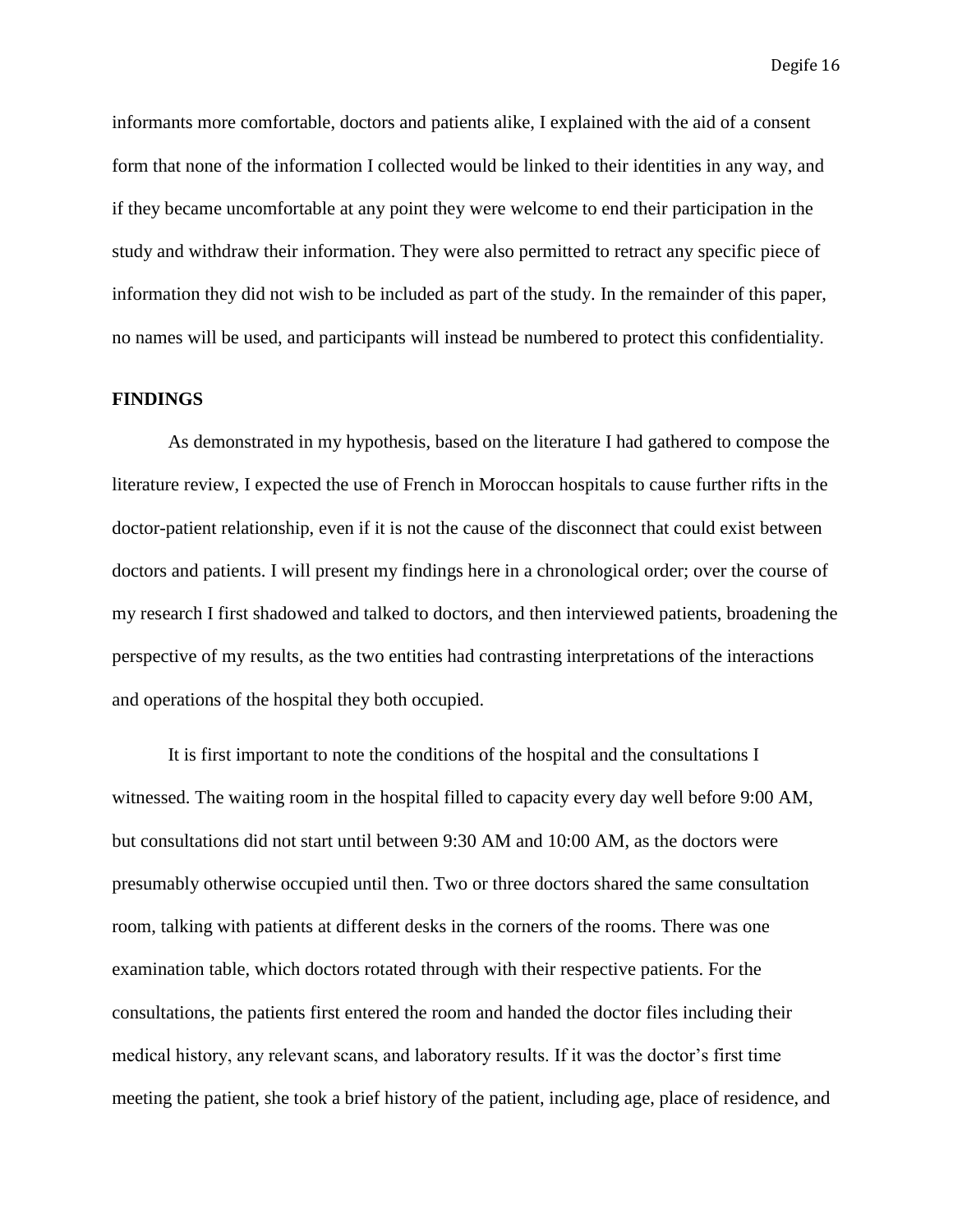basic information related to the ailment that brought the patient to the hospital in the first place. More detailed information could be found in the green dossier every patient possessed, which every doctor who saw the patient would write in. The doctor examined the patient, looked at any X-rays the patient brought, and occasionally consulted with another doctor or a superior to determine the cause of the ailment. Finally, the doctor would either write a prescription for medication, a referral to another specialist, or both. During my observations, I did not witness any clear-cut diagnoses of a patient's condition. The doctor then scheduled a follow-up appointment herself, without the aid of a secretary or administrator, and sent the patient on her way. Despite the abundance of patients waiting to be seen, the consultations were not brief; the doctors allotted a significant amount of time to each patient, and allowed the patients to adequately express the problem they wished to address.

#### <span id="page-17-0"></span>*Part 1: Relationships*

#### DOCTOR POINT OF VIEW

The following findings were obtained from the shadowing of doctors and brief interviews. A description of the research approach can be found in the methodology section.

1. Apparent absence of spoken French

All of the previously collected data indicated that French would be the language of choice of the doctors, due to both its hierarchical implications and for the comfort of the doctors immersed in the language during their medical training. Indeed, all the doctors I spoke to had a perfect command of French, and spoke to me with extreme ease. However, my conversations with doctors and other hospital staff marked the relatively few occasions I heard the language spoken out loud. Every consultation I witnessed took place exclusively in Darija, even if a patient was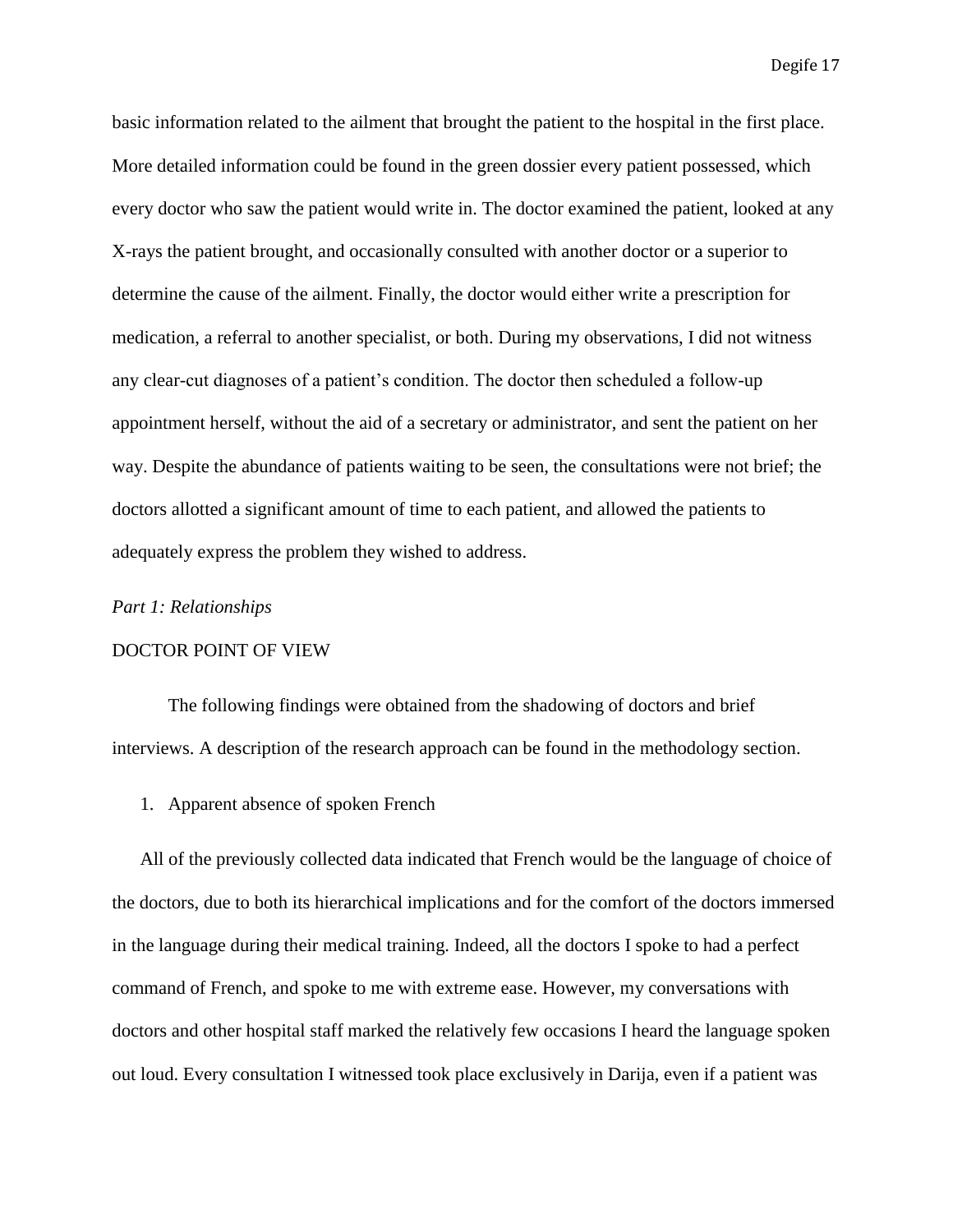able to speak French. The conversations between doctors took place in a fluid mixture of the two languages, where French was employed to describe medical terms and possible causes of illnesses, while Darija took precedence for greetings and other conversation. French was only used a handful of times as the principal language in a conversation: to examine a sub-Saharan prisoner who did not speak Darija, and in a brief meeting with a pharmaceutical representative bringing samples from her company. The representatives all speak French in the hospital setting, as it is mandated by the companies they work for. Otherwise, the language was used out of necessity or precedent, and not in a way that purposefully marginalized or alienated a patient. In fact, the only times I felt uncomfortable with the way the language was being deployed was when the doctors attempted to explain the consultation to me in French or English while a patient was still present, and the patients could not understand what was being said about them.

#### 2. Doctors as cultural interpreters

One of the characteristics of Moroccan healthcare, where the language of medicine differs from that of the people, is that patients often do not have the vocabulary to describe their ailments. In Darija specifically, many medical terms used in French simply do not exist. Therefore, the patients are driven to become creative in their descriptions. One patient, during a consultation, said his throat felt like a *tinine*, or dragon, in his attempt to describe the symptoms of a sore throat. One of the doctors I shadowed used different expressions or animals to understand the sensation the patient was experiencing. She asked her patients, "Does it feel like ants crawling on your skin? Or an electric shock? What about fire?", when they expressed signs of certain kinds of pain. After gathering this information, she translated the descriptions into illnesses she could put a French name on, allowing her to understand the ailment in the terms coined by Western medicine. This cultural translation was not unidirectional; after this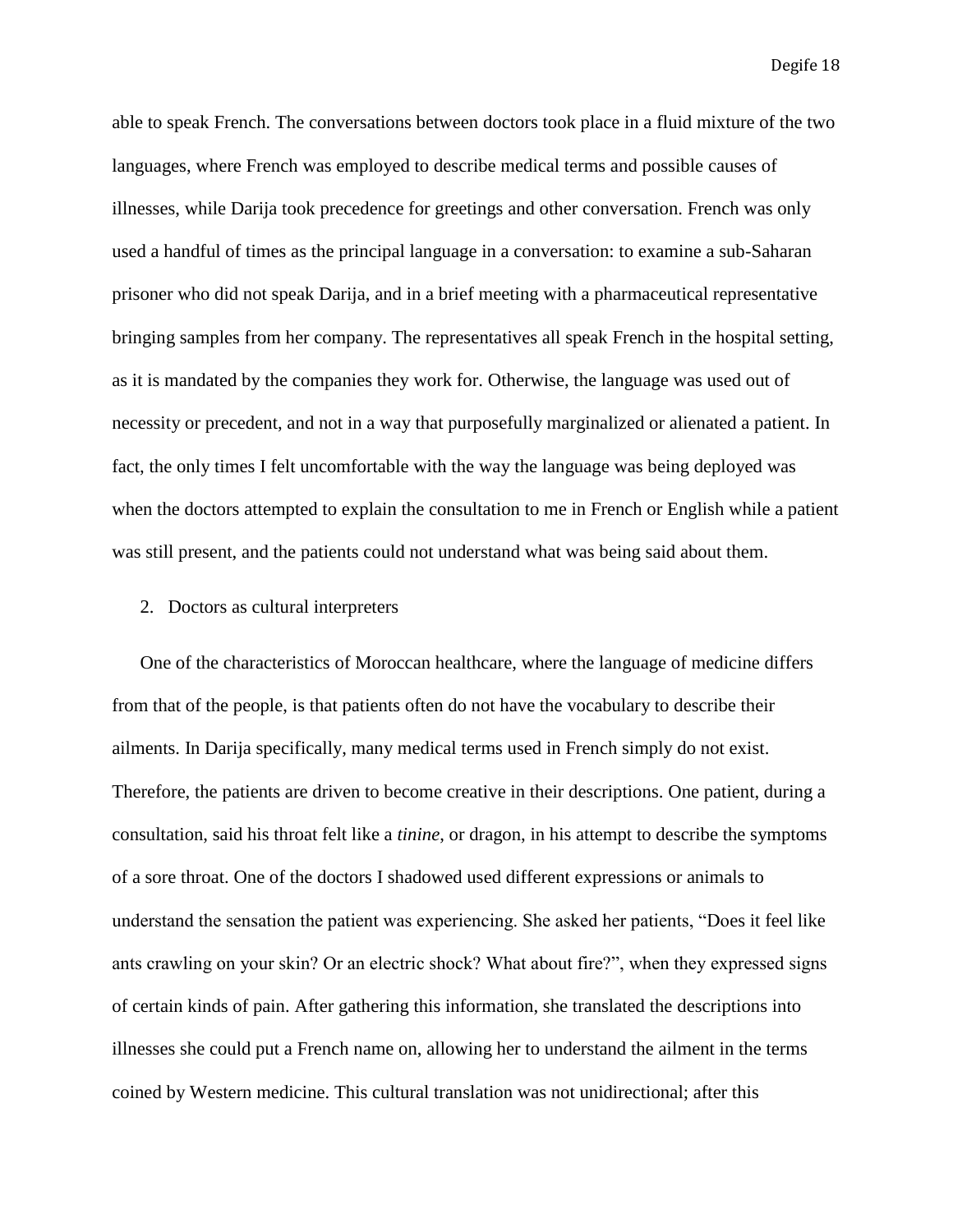transaction of information occurred, the doctors would offer explanations and instructions in a palatable register: everyday Darija. In this way, the doctors act as the bridge between French and Darija, facilitating both a literal and a cultural transfer of information.

The gap caused by the language dichotomy did not only exist in descriptions of illnesses, but also in the understanding of medication. The names of most medications are in French, and besides over-the-counter varieties, most bottles do not provide an Arabic translation. Although some patients could recall their medication when prompted by the doctor, many more could not name the medication they take every day. To familiarize the doctor with the medications they were currently taking, the patients would either bring their bottles with them to the hospital, or, in a much more difficult process, the doctors would attempt to guess the name of the medication by describing several varieties of a generic brand by colour and shape until the patient could pinpoint which medication they did in fact take. In this case, again, the doctors make the effort to bridge a gap caused by the use of French in a public Moroccan hospital.

At this point in my data collection, the research seemed to indicate that the usage of French in this hospital does not have a large impact on the doctor-patient relationship. The doctors I observed made considerable efforts to help their patients navigate the health system in a foreign language, and their efforts seemed to be producing results; patient level of interaction with spoken French is minimal, and written French plays no significant role in the life of an ordinary patient in Morocco. Even despite the question of language, the power dynamic in the doctorpatient relationship was more muted than I had expected from the literature. All of the doctors had cordial, if not warm, relationships with their patients, and some were so well-liked that they couldn't walk down a hospital corridor without a "*Lebes? Hamdulilah!"* and a kiss on each cheek from a patient or two. Despite the seeming overflow of the patient waiting area, the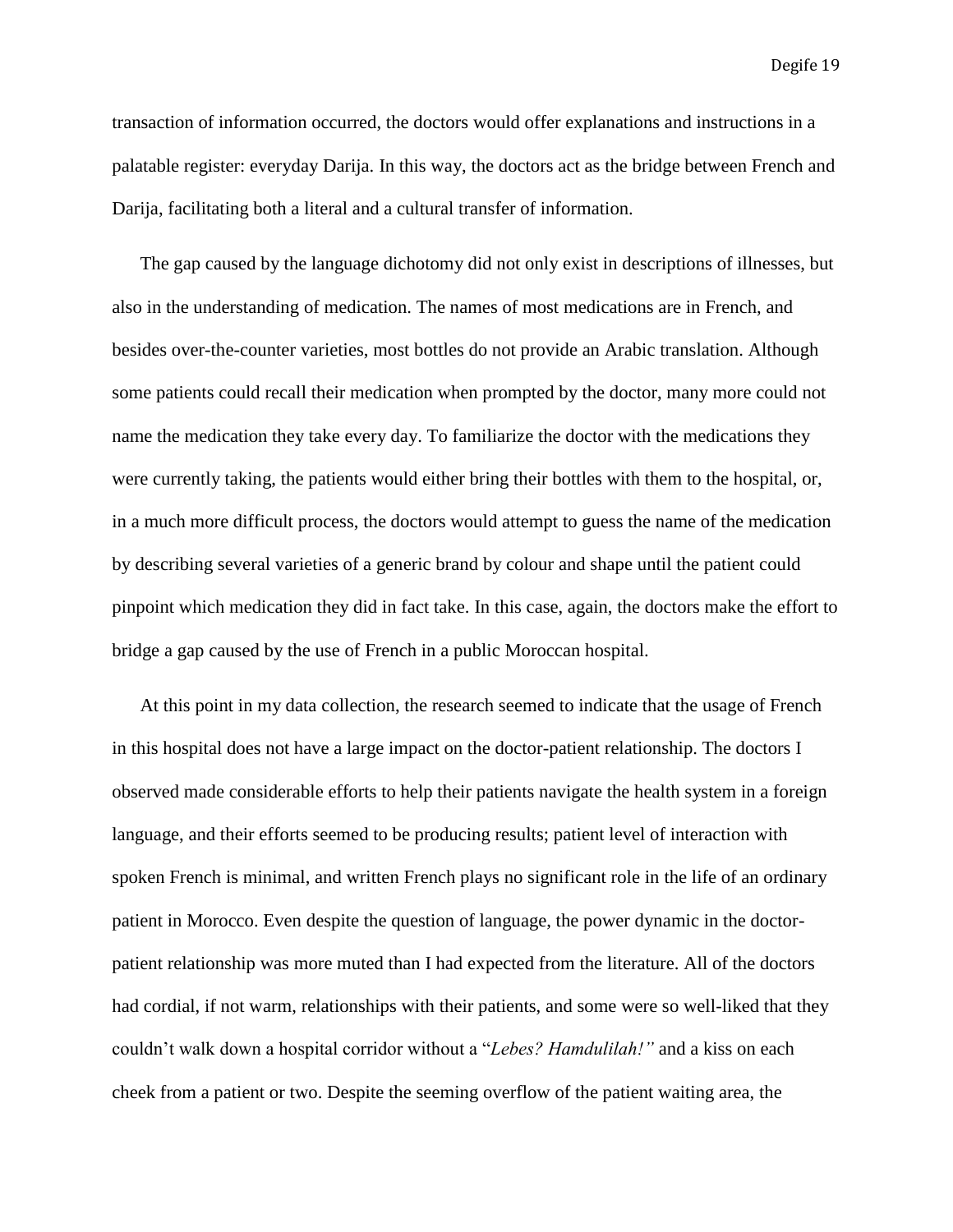consultations did not feel rushed, and patients had the chance to express all of their concerns to the doctor without pressure. One woman even cried out of frustration over her mysterious illness, and was consequently consoled, right in the middle of a consultation. This first segment of research left me with a rosier picture of the Moroccan hospital system than I was expecting, both surprising and pleasing me. I would encounter a different perspective, however, from the individuals on the other side of the consultation table.

#### PATIENT POINT OF VIEW

These findings were collected via observation of consultations and interviews with patients. For further information on these methods, kindly refer to the methodology section.

The participants in this section of the research added another dimension to the data collected by observation and interaction with doctors. This perspective did not align well with this previous data, suggesting that the doctors are less aware of the circumstances faced by the patients and how their lack of knowledge of French can still indirectly strain the doctor-patient relationship. None of the patients who participated in this research spoke French, and therefore provided an important perspective in this research. The semi-structured interviews were conducted through a translator, and the responses of patients in this conversations have been organized and detailed below.

#### 1. Medications

Every patient I spoke to claimed to know the exact name of the medication they had been prescribed, even if she chose not to demonstrate that ability during the interview. Most could identify the medications they took in one form or another, and were creative in their methods for doing so without the use of language. One woman, who could not read her prescription as it was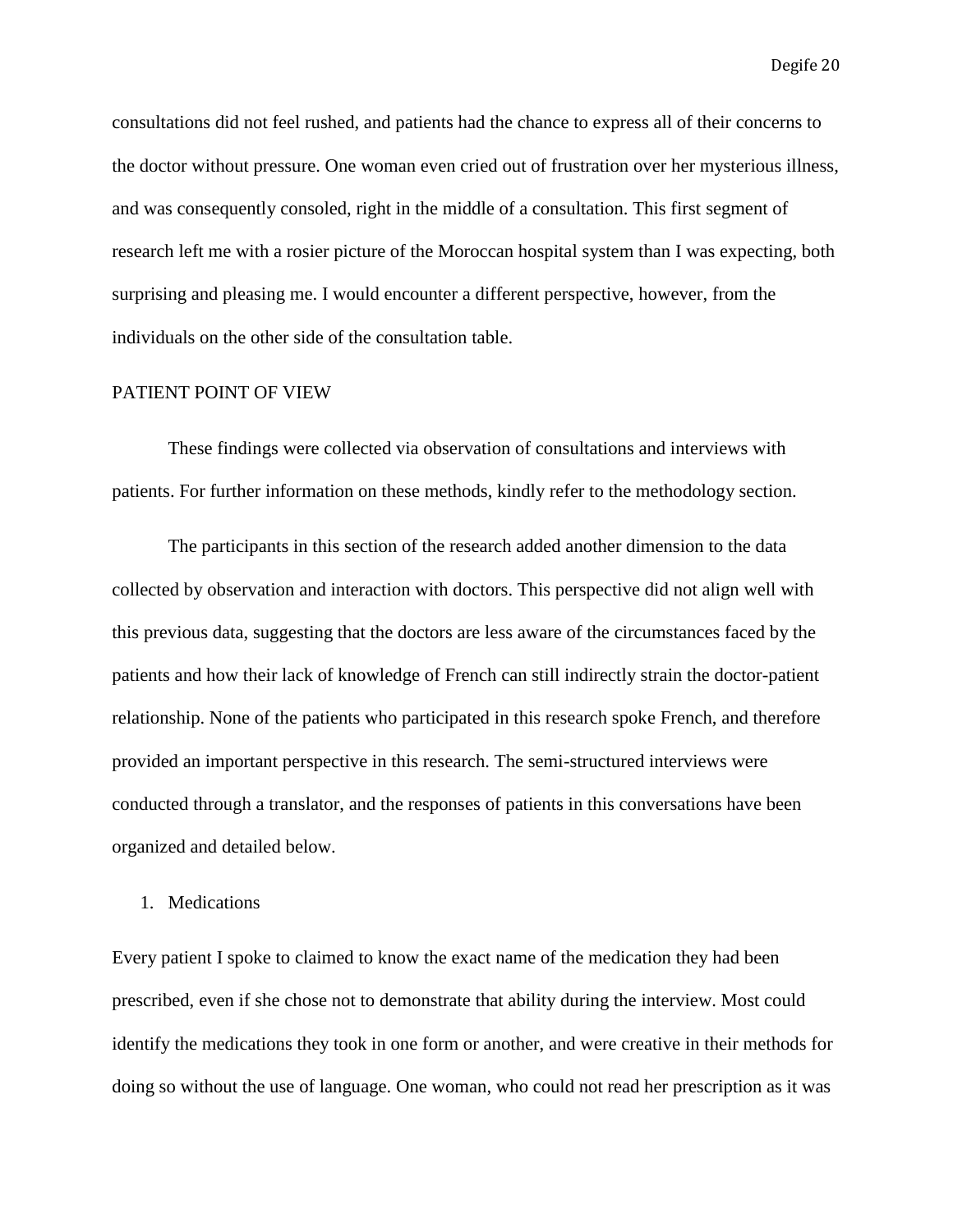in French, went to the pharmacy to fill her prescription, and had the pharmacist teach her how to say the name of the medication. Others memorized the colours and shapes of their different medications, and followed directions to take, for instance, the white pill twice a day and the blue one before going to bed. Most informants made the effort to memorize the name of their medications, even though they could not speak French.

#### 2. Files

Of the many documents that Moroccans are responsible for carrying with them to each one of their medical providers, the most important is arguably the green *Dossier de Santé*, which contains a patient's entire history related to the illness she currently suffers from, and is bringing her to the doctor today. One doctor told me that the files are inconsequential for patients, as they are simply used for doctors to communicate with each other, but in reality they contain much more information than currently prescribed medicine and a rough description of the illness. No patient, however, was able to read her file; most did not even know what the file contained. This practice has evidently been normalized, as none of the patients I talked to seemed bothered by this fact.

#### 3. Arabic and French

As I had already observed, all the patients reported that the doctors spoke to them exclusively in Arabic. However, the use of French in the hospital system seems to have had a much larger effect on the patients than the doctors suspected. Every patient I interviewed was unhappy with the prevalence of French in the healthcare system, even when it was only employed among the doctors and hospital staff. Patient 2 said that since not everyone had the opportunity to study French, the doctors should speak Arabic instead of French, and added, "if they spoke Arabic, I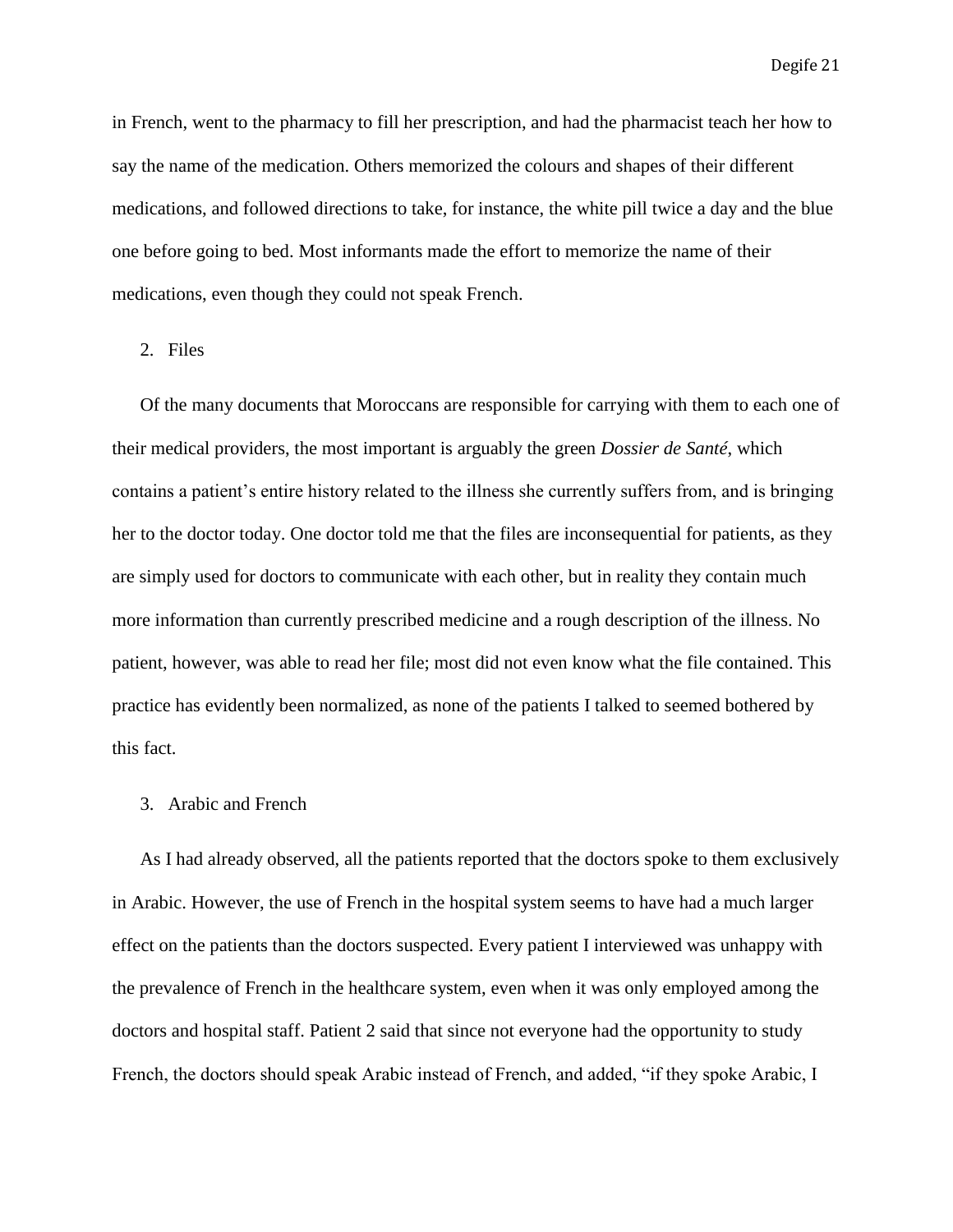would feel closer to them than I do". Patient 6 was also unhappy with the phenomenon, but saw little way around it, explaining that the patients are unable to stop the doctors from speaking French, but she would much rather they speak in Arabic. Patient 4 echoed this sentiment, stating "whatever language they want to speak they can", implying that this higher authority is able to do as they please without fear of repercussion. Patient 3 took this one step further by explaining that regardless of language, she must do whatever the doctor thinks is best. The questions regarding the use of Arabic and French in the hospital shed significant light on the hierarchical nature of the doctor-patient relationships in a Moroccan hospital, and the role French plays in straining these relationships.

#### 4. Hospital environment

Despite the answers I received to questions about the use of French and Arabic in the hospital, which demonstrated some signs of disdain among the patients, the attitude towards the hospital itself was quite *laissez-faire*. One woman, Patient 4, explained that she was going to visit a different hospital because this one had not solved her health issues after over two years, but the other patients seemed quite complacent with the state of the hospital itself. Patient 4 expressed that the state of the hospitals wasn't great, but they have nothing else, so they must deal with it. Patient 3 said, "God blessed us with this hospital, and it's not great; we ask for more, but it's okay." Finally, Patient 6 took me surprise by expressing that the hospital is great, as there is healthcare, and they take care of the patients.

I was unprepared for the last answer that Patient 6 offered, because it seemed to differ from my literature sources, observations, and other interviews. This was important to note, because throughout the course of the interviews, I felt a certain lack of connection to my interviewees. Part of this can be attributed to the language barrier, which I had to overcome with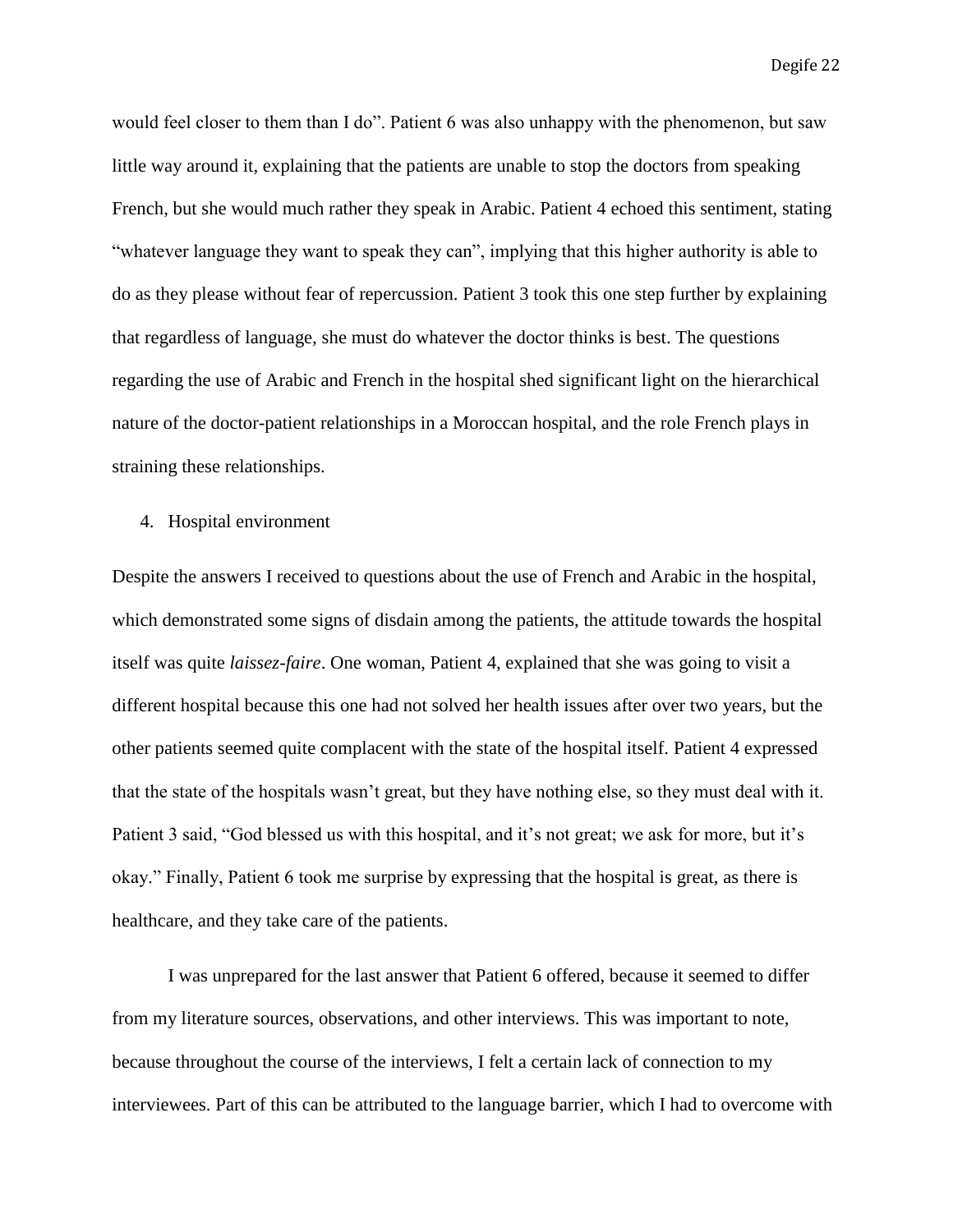the use of a translator, but not all of it. My identity as a Canadian person and an American student created wariness on the part of the interviewees. Despite my explanation of my identity from both the doctor and myself, the patients had many different theories about my identity and my intentions. Some of the patients thought I was there to give them medicine, and simply wanted to hear feedback about the hospital. Others thought, despite the disclaimer in the consent form, that I was going to compensate them monetarily for their time. There was also the general impression that I was there to evaluate the hospital, and wanted to hear from patients in my review. Even the consent form itself made some patients uncomfortable, even if they had already expressed verbal consent, as they were wary to put their signatures on a form I would be collecting.

I would have remained unaware of these discrepancies had it not been for my translator, who explained the thoughts the patients had expressed after they left. This distrust within the Moroccan system that he was witnessing while translating my interviews exists in his own family, and many others that he knows. People, especially poorer people, are nervous to speak ill of the healthcare system as it could reflect negatively on them; some believe that the hospital administration could find out and deny them care in the future. Patient 2 demonstrated this fear perfectly when, after our interview, she approached the doctor who referred her to me to explain that she had not said anything bad about her or the hospital in the interview. Patient 3 told my translator and the doctor that she couldn't speak too poorly of the hospital, as she feels obliged to make a good impression on Westerners. These sorts of statements are an open acknowledgement of somewhat incomplete answers in my interviews.

It is reasonable to expect that the results of my interviews could have been different if the patients were able to speak "freely". The fear of being caught speaking ill of the hospital, and the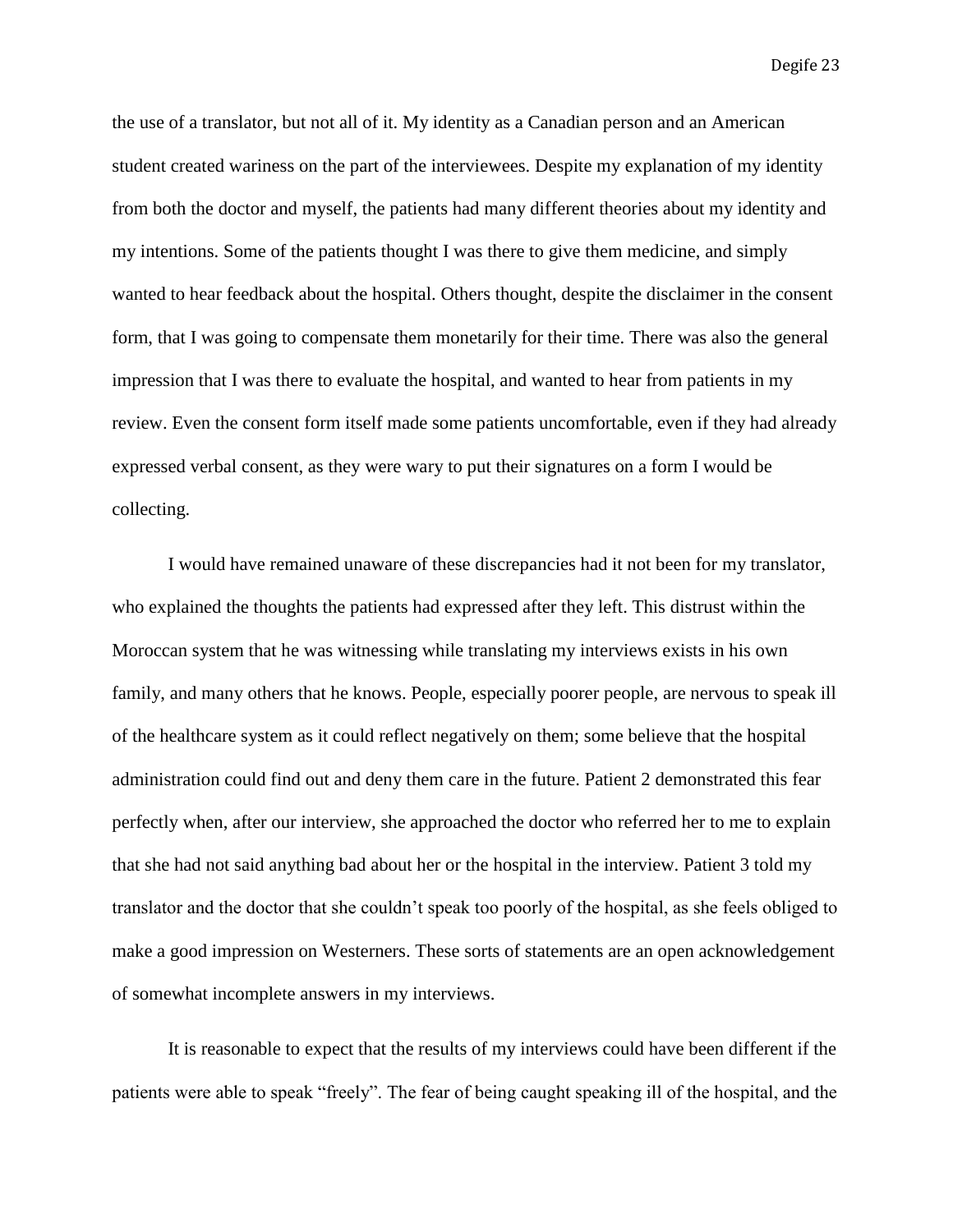impetus to make a good impression, were probably felt in varying degrees by all the informants, and could have caused them to sugar-coat their situations. Due to the reporting bias my identity created, I was unable to explore the opinions of my interviewees as deeply as I would have liked to. If I had the chance to perform this research again, I would attempt to establish longer-term relationships with patients before asking them questions, rendering them more trusting of me and more willing to elaborate on their grievances with the medical system.

However, the information I was able to collect demonstrated more strain on the doctorpatient relationship than initially indicated by my observations of consultations, and one particular proponent of this pressure was the use of French in a hospital where much of the population is not French-speaking. The patients who were incapable of speaking French felt some exclusion when the language was being employed all around them, and this resulted in a certain level of estrangement from the doctors on the part of some of the patients. Keeping my bias in mind, I conclude that the use of French in the hospital did indeed have an impact on the doctor-patient relationship with non-French speaking patients.

#### <span id="page-24-0"></span>*Part 2: Accessibility to Healthcare*

After completing this research and organizing the results, I was able to form a clearer picture of the effect of French on the doctor-patient relationship. However, the process revealed a problem not originally included in the scope of my research, yet is crucial to note after the fact: regardless of the doctor-patient relationship, the employment of French in the hospital setting renders patients incredibly disconnected from the world of medicine itself.

Imagine a scenario in which you, an American with health insurance, are experiencing severe joint pain. At first you might self-medicate, using acetaminophen or ibuprofen, but if the pain did not cease, you would probably be inclined to see a doctor. You might snoop around on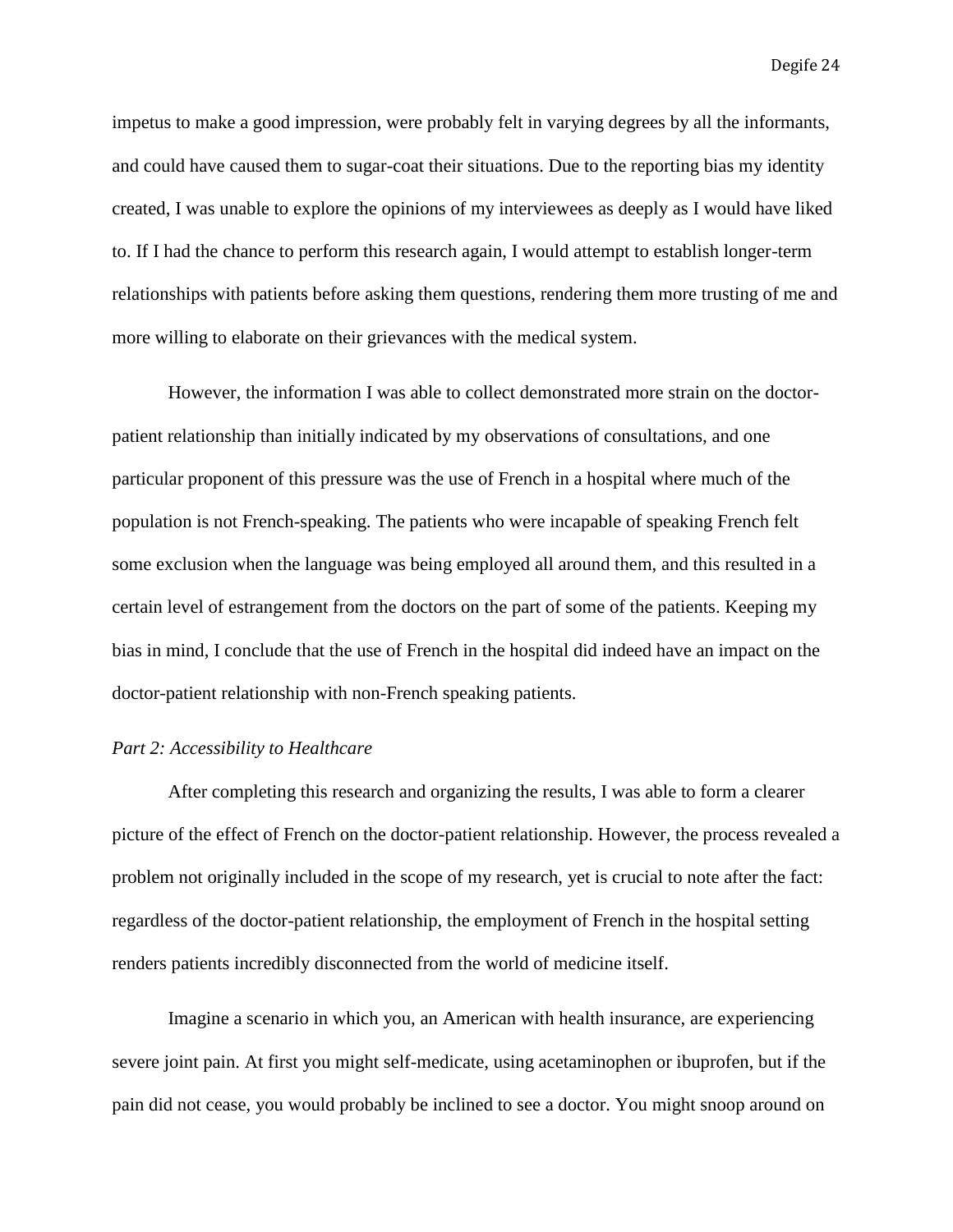the Internet for ideas, or call up your niece, a medical student, but ultimately you will let the doctor run her tests until she is able to come to a conclusion. You can tell her exactly what is wrong, and you can understand her explanation of the problem. If you felt that the first doctor's diagnosis was inadequate, you could always seek out a second opinion. Ultimately, you have a great deal of agency in your healthcare.

In Morocco, under the ward of public healthcare, this is far from the case.

To begin, many of the non-French speaking patients are unaware of their exact diagnosis or the cause of their illness. One of the doctors put it aptly when she said, "In this job, you're both a doctor and Sherlock Holmes." The patients I observed arrived in the doctor's office with piles of paperwork and unclear information about their own health situations, and the doctor spent considerable time attempting to decode notes from previous doctors. The patients were largely unable to help the doctors in their quests, as they were uninformed about their own ailments; this information was seen as inaccessible to them. During my observations, one patient arrived in the office in a wheelchair, in an emaciated and feeble state. The only information her companion, presumably a relative, was able to give the doctor was that she had given birth two months ago, and was now very ill. She had come in with complaints of joint pain, but the doctor immediately suspected the cause of her deterioration was either cancer or an autoimmune disorder, both of which are known to cause joint pain. Because of her lack of agency within the healthcare system, she was being shuffled around from doctor to doctor and was failing to obtain the appropriate diagnosis or care.

In terms of language within a hospital, even though Darija is employed in most verbal situations, it is not the language of choice in all written material. The *Dossiers de Santé*, as aforementioned, are inaccessible to many patients due to the fact that they are written in French.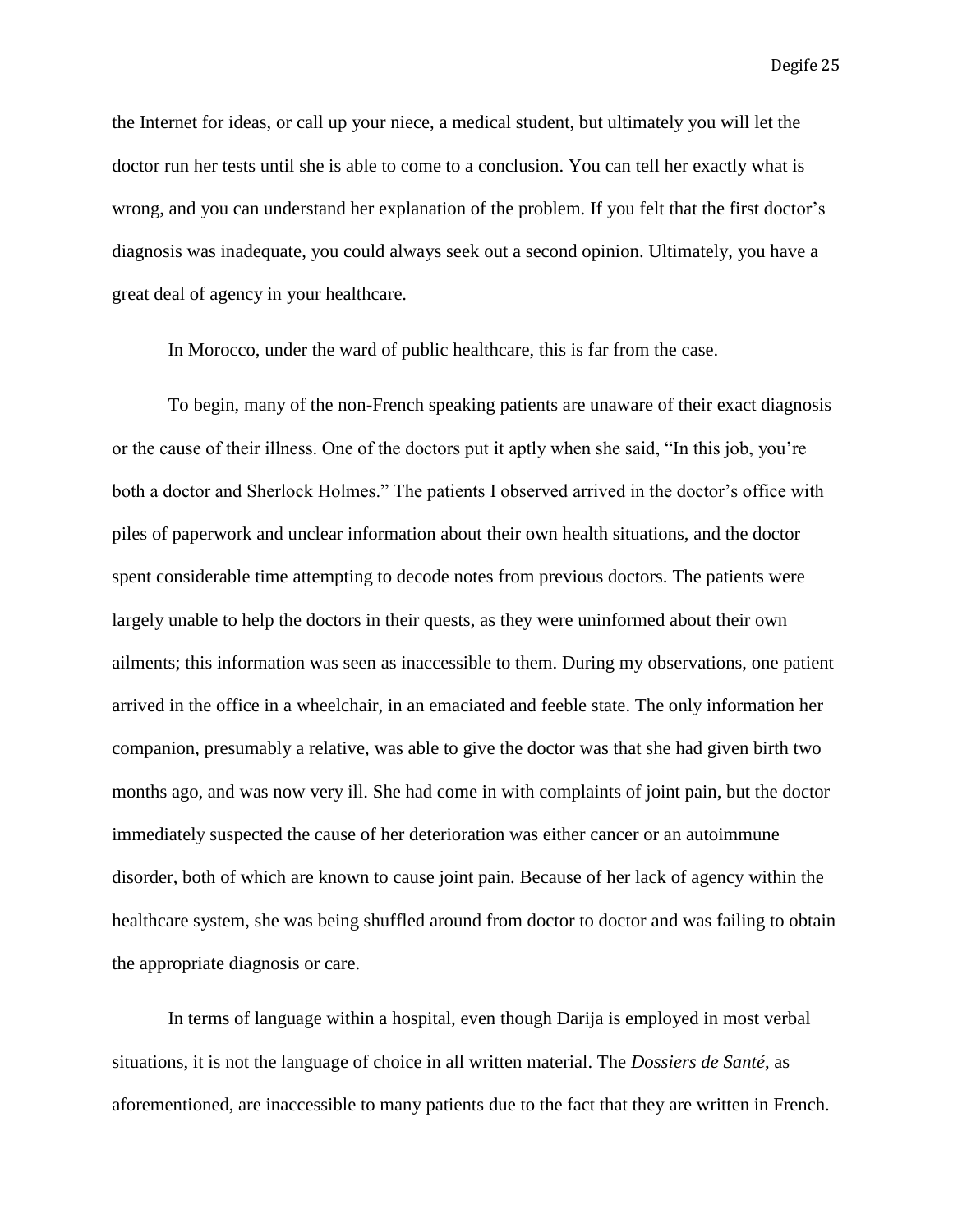All forms, including health insurance, referrals, prescriptions, and others, are also written in French. Even the writing the hospital whiteboards, and the signs within the hospital, were written in French. This creates an atmosphere of inaccessibility from the beginning of the patient experience, and is difficult to overcome with the considerable language barrier.

These non-French speaking patients are not complacent, however, and do attempt to exercise their agency with regards to their own care in true Moroccan fashion. One woman came into a consultation and promptly told the doctor she had osteoporosis and needed medication to treat it. Since this woman had not been diagnosed with osteoporosis, and in fact did not present with any telltale symptoms, the doctor asked her why she thought she had the illness. After a conversation and some extrapolation, it was evident that the woman had been hearing talk of other women with osteoporosis, and the women had told her that she could have it as well. Selfmedication is another method of taking care into one's own hands. In Morocco, as one doctor said, "Everyone is a doctor." This particular doctor had been coughing at work when one of her patients offered to make her some medicine that her brother swears by. These behaviours can be explained in part by tradition; Morocco's society by nature is collectivist, meaning the transfer of information and cures among the people is commonplace. However, part of this comes out of necessity, as so many people are unable to learn and understand what plagues them.

The inability on the part of the patients to understand the language of medicine also creates a dependency on the doctors, who are required for interpretation. In the Western world as well, we depend on doctors for a great deal, but there is a certain level of understanding we as patients can be expected to attain as we receive care, and in Morocco this standard is considerably lower. This level must be low enough that it can be explained in Darija, making the information palatable to the public.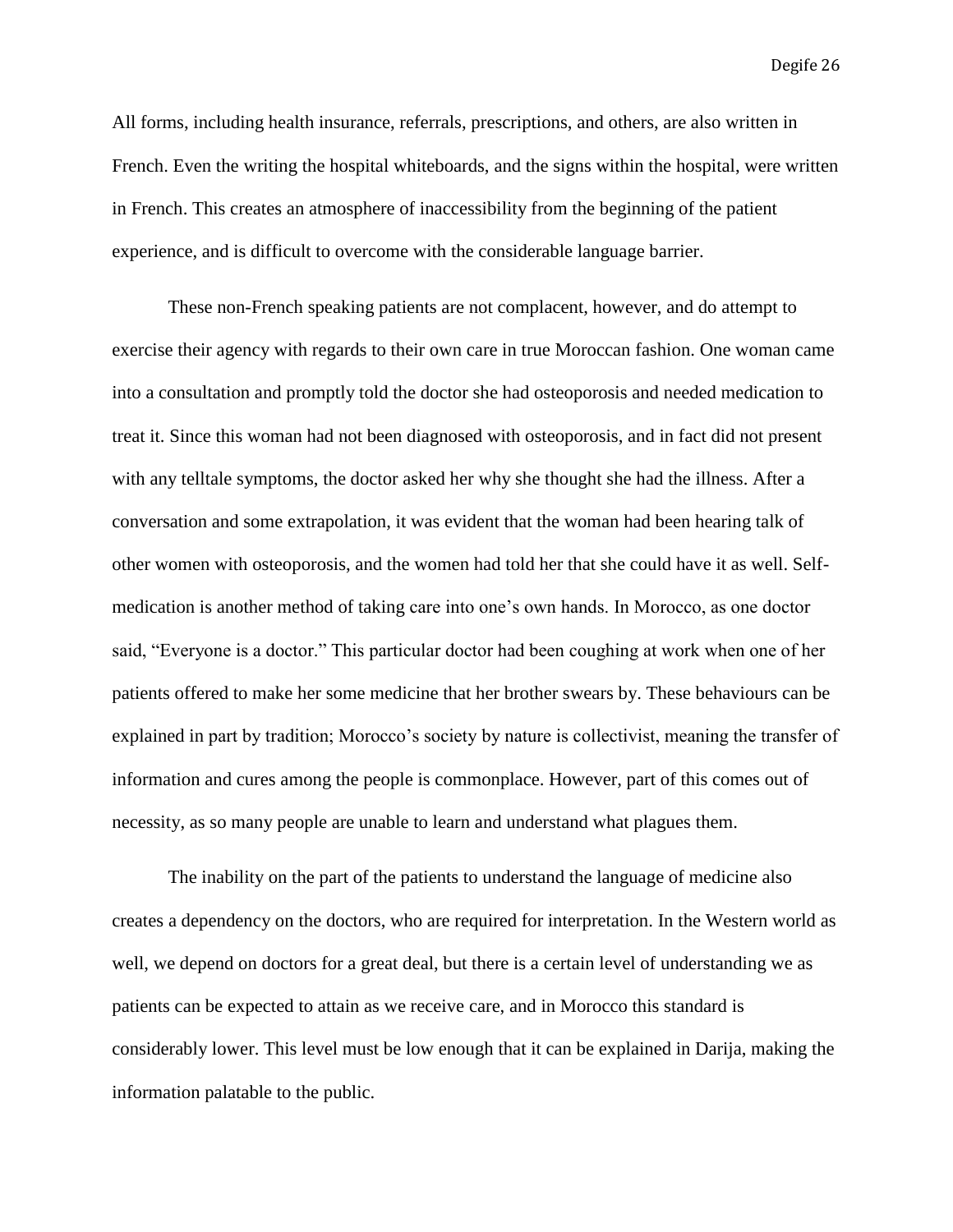All of this anecdotal evidence demonstrates that in the case of Morocco, where Darijaspeaking patients interact with a French medical system, the agency of the patients to understand and take control of their own care is highly limited. This was apparent throughout the course of my research. I witnessed countless patients pass through the office with chronic conditions they had little hope of eliminating, and many of the patients I interviewed were dismal about the state of their own health, but did not feel as if they could demand better. With the opportunity for French education closed for many of these patrons, they have little chance at understanding the medical terminology and navigating a system built to exclude them. Therefore, even aside from the doctor-patient relationship, the use of French as the language of medicine reduces the capacity of these patients to take their health into their own hands.

#### <span id="page-27-0"></span>**CONCLUSION**

There are three main points to take away from this study. The first addresses the initial research question, and recognizes that the employment of French throughout Moroccan hospitals has some sort of negative impact on the doctor-patient relationship. From the perspective of the doctors, the use of French in the hospital does not affect this relationship, and they simply see the multiplicity of languages involved as part of the status quo. For them, French is the language of medicine, Darija is the language of everyday life, and these spheres can exist in tandem with one another. The patients, however, believe differently: for those who don't speak French, the omnipresence of the language distances them from the doctors. All of the patients included in this research preferred the use of Darija in the hospital setting as opposed to French.

The second takeaway was not the principal focus of my research, but came about as a byproduct of the observation and interviews: the agency of non-French speaking patients is adversely affected by the use of French in Moroccan hospitals. Since every aspect of the medical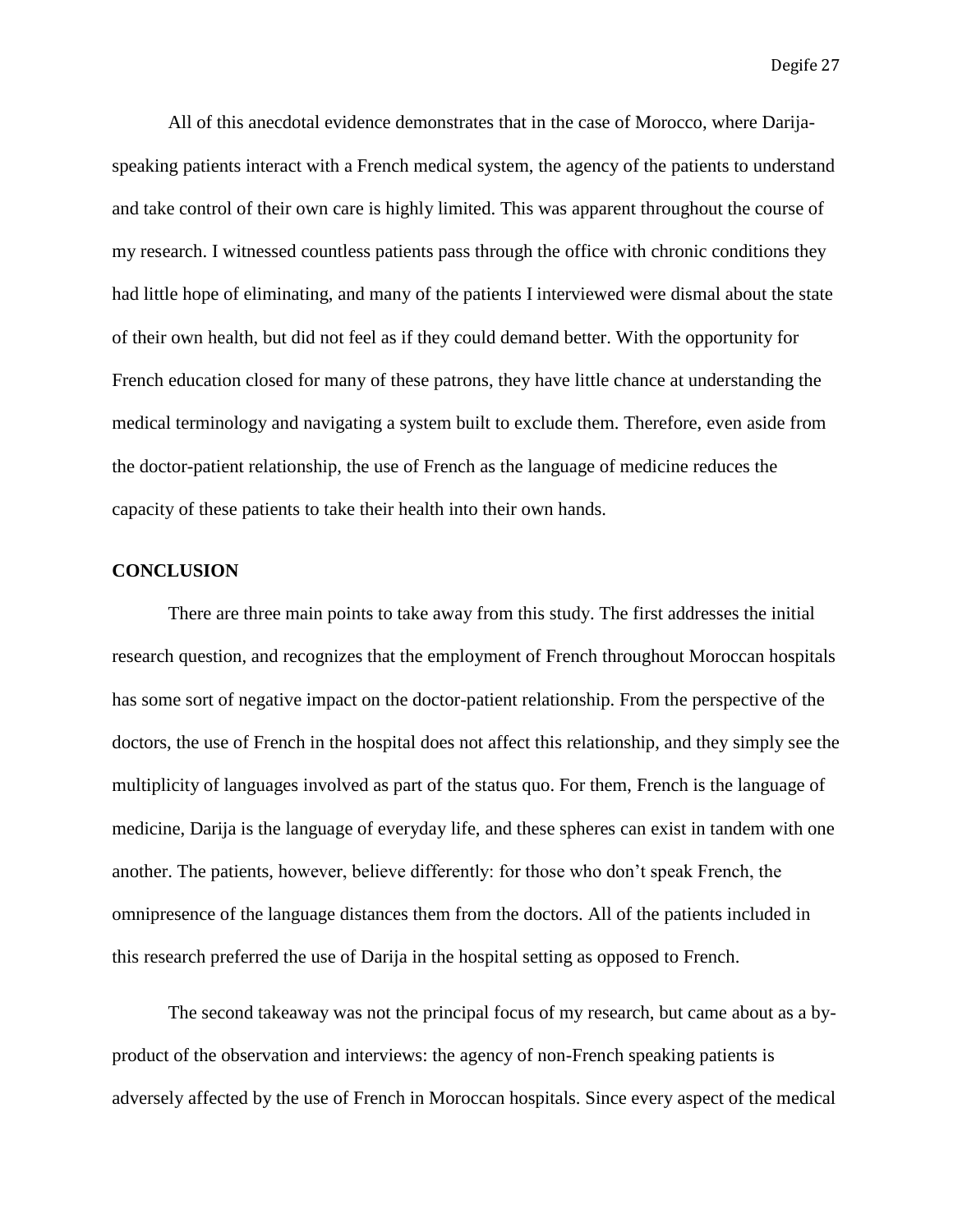system is in French, these patients have not only a shallower understanding of their own conditions, but consequently a limited capacity to improve their own health. This system also creates a dependency of the patients onto the doctors, who must act as interpreters between the supply portion and the demand portion of the field, in turn reducing the agency of the patients.

Finally, this research illuminated the importance of identity and bias in research, and its effect on the scope and shape of information available to the researcher. My identity impacted my results in a variety of ways, but my status as a Western researcher prompted a clearly noticeable reaction on the part of the patients. Most felt the need to impress me, ensuring a rosier international view of the country, or to stay out of trouble with hospital administration, both of which were explained to my translator. It is therefore reasonable to assume that I could have received far different answers in my research depending on my identity. This experience reinforced for me the importance of establishing relationships in research; all ethnographic research involving sensitive subjects requires a greater investment in the population being researched. Ideally, continued research on this topic would involve a broader scope of hospitals, a researcher with the ability to speak Darija, and time to form more established relationships with interlocutors.

Moving forward, the situation of language in hospitals is difficult to address. In a country with a multiplicity of languages in intersection, there will always be portions of the population left out of the scope of one particular sphere or another. However, all of the languages in Morocco are highly politicized, and when one language takes precedence over another, it can signify the deliberate exclusion of certain portions of the population. If another wave of Arabization were to occur, it could be wise to begin with higher education, the primary perpetuator of these stratified systems. Not all of Morocco supports the switch from French to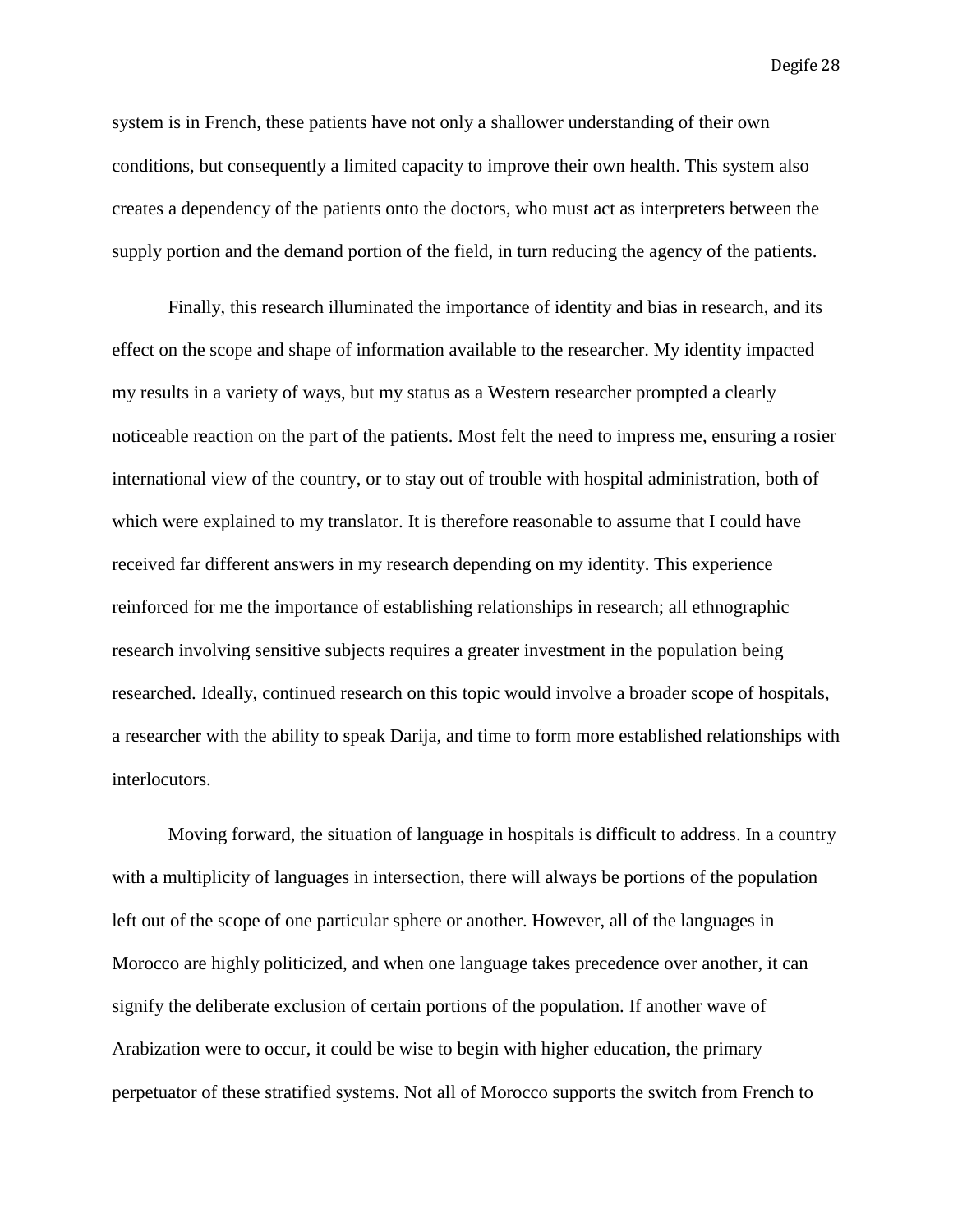Arabic, notably the country's elite; the status quo serves them very well. However, for the ordinary citizen, for whom command of Arabic is smoother than French, it could be both liberating and equalizing to let go of the colonizer's last remaining shackles, language, once and for all.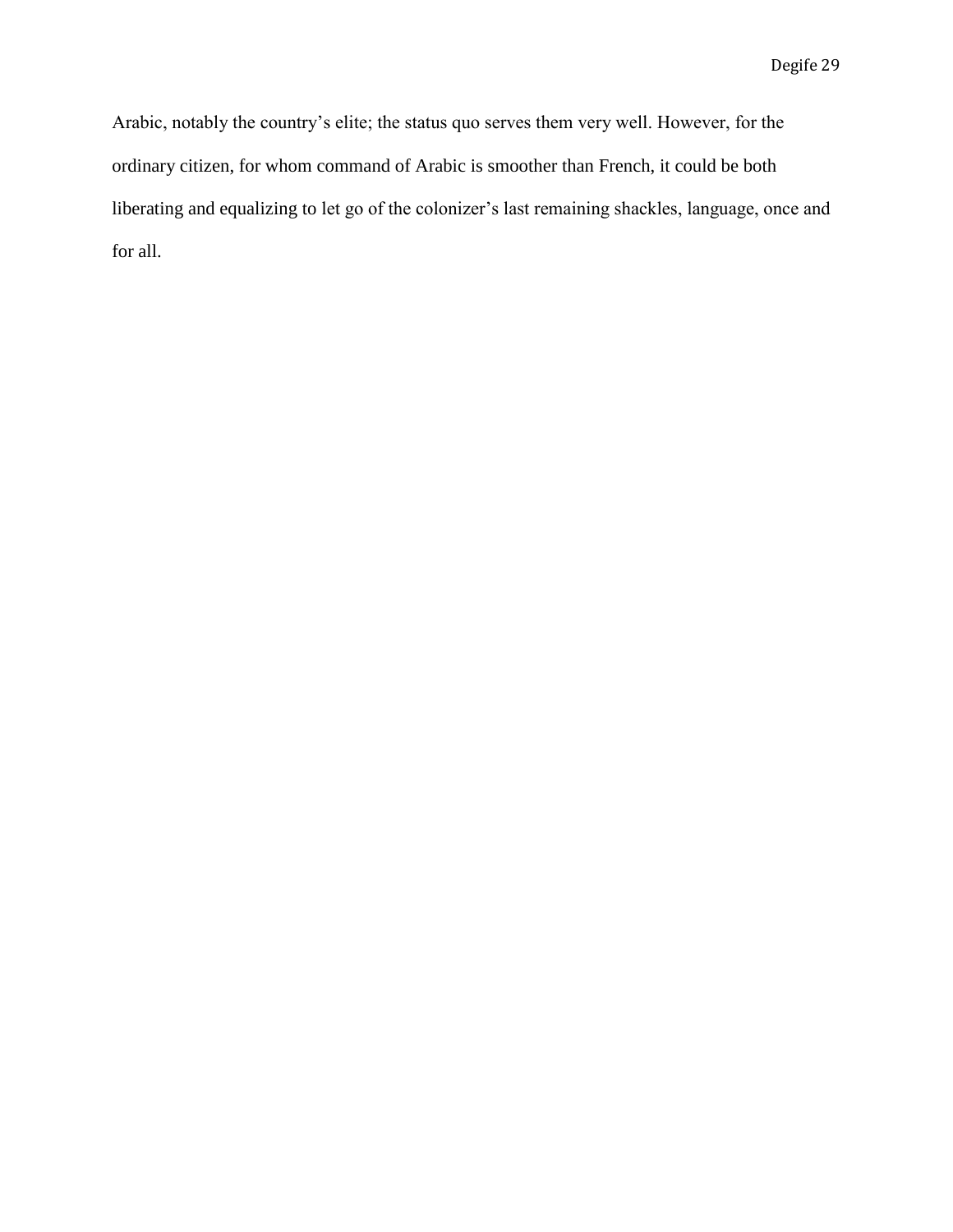# <span id="page-30-0"></span>**APPENDIX**

# <span id="page-30-1"></span>*Consent Forms*

1. Doctor consent form

# **School forInternational Training**

# **Multiculturalism and Human Rights - Rabat**

# **Consent Form**

**Project Title :** Powerful Words: an Exploration of Linguistic Hierarchy in Moroccan Hospitals

# **Researcher :**Ellelan Degife

**Purpose** : You are being asked to participate in a research study conducted by Ellelan Degife from Pomona College The purpose of this study is to explore the nature of doctor-patient relationships in hospitals in Rabat and how they are shaped by the linguistic landscape of Morocco. This study will contribute to this student's completion of her Independent Study Project.

**Research Procedures:** Should you decide to participate in this research study, you will be asked to sign this consent form once all your questions have been answered to your satisfaction. This study consists of shadowing doctors throughout their work and periodically answering questions, with a potential interview component. You will be asked to continue with your duties and routines and to provide answers to a series of questions related to the nature of doctor-patient relationships and their relationship to language in Morocco. With your permission, you will be audiotaped during the interview.

**Time Required:** Participation in this study will require two to three hours of shadowing and approximately 30 minutes of interview time. In most cases, only one session will be requested by the researcher.

**Risks:** The researcher does not perceive any risks or more than minimal risks from your involvement in this study.

**Benefits:** There are no direct benefits to respondents from participating in this study. This research explores the nature of hospital dynamics relating to language, and therefore could benefit the healthcare sector.

**Confidentiality:** The results of this research will be documented as an ISP paper and presented orally to the SIT MOR students and staff. The results of this project will be coded in such a way that the respondent's identity will not be attached to the final form of this study. The researcher retains the right to use and publish non-identifiable data. While individual responses are confidential, aggregate data will be presented representing averages or generalizations about the responses as a whole. All data will be stored in a secure location accessible only to the researcher. Upon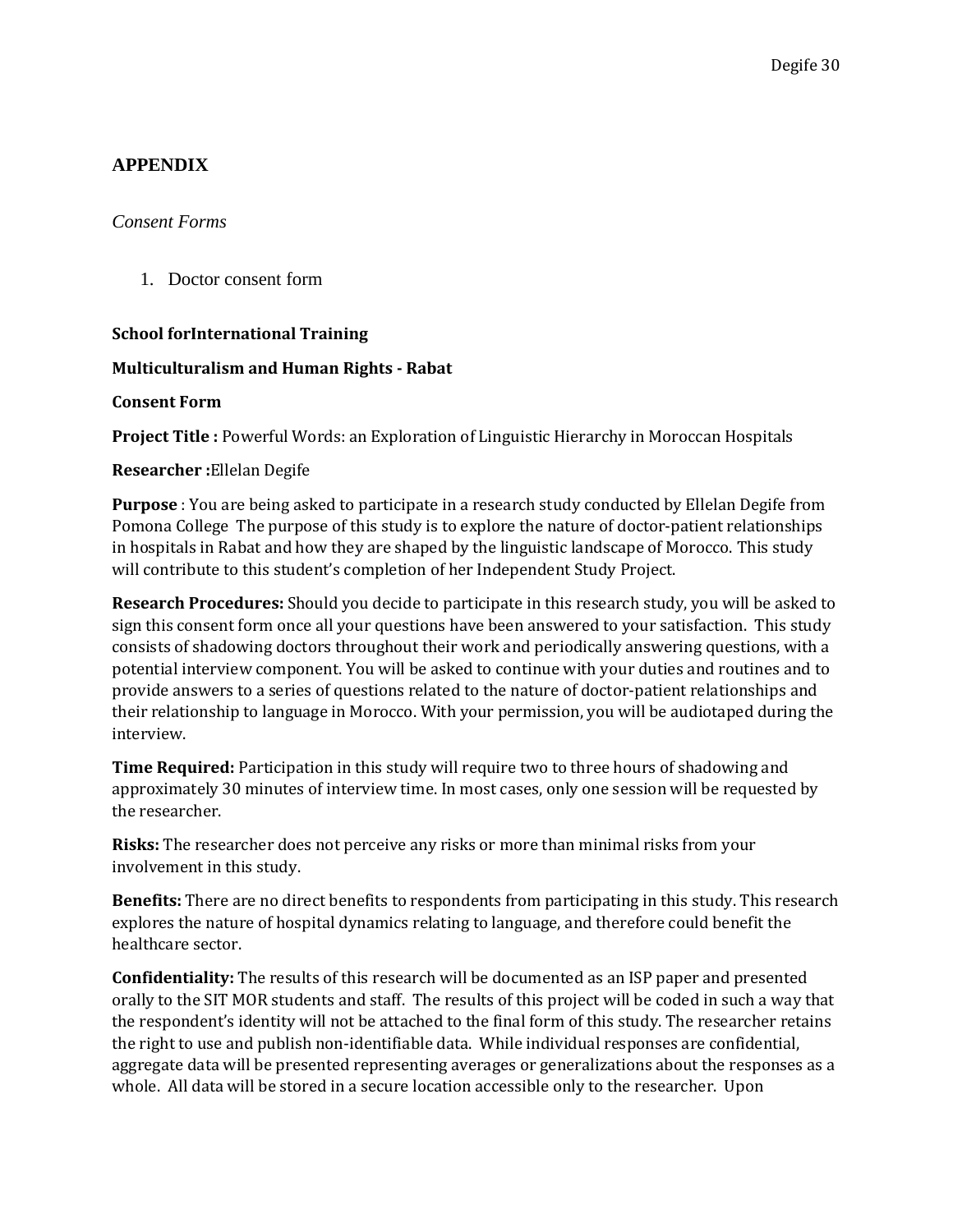completion of the study, all information that matches up individual respondents with their answers, including audiotapes, will be destroyed.

Participation & Withdrawal: Your participation is entirely voluntary. You are free to choose not to participate. Should you choose to participate, you can withdraw at any time without consequences of any kind. You may also refuse to answer any individual question without consequences.

**Questions about the Study:** If you have questions or concerns during the time of your participation in this study, or after its completion or you would like to receive a copy of the final aggregate results of this study, please contact the researcher, Ellelan Degife, at [ead02014@mymail.pomona.edu](mailto:ead02014@mymail.pomona.edu) or [ellelandegife@gmail.com.](mailto:ellelandegife@gmail.com)

**Giving of Consent:** I have read this consent form and I understand what is being requested of me as a participant in this study. I freely consent to participate. I have been given satisfactory answers to my questions. The investigator provided me with a copy of this form. I certify that I am at least 18 years of age.

 $\Box$  I give consent to be audiotaped during my interview. \_\_\_\_\_\_\_ (initials)

Name of Participant

Name of Participant (Signed) Date

\_\_\_\_\_\_\_\_\_\_\_\_\_\_\_\_\_\_\_\_\_\_\_\_\_\_\_\_\_\_\_\_\_\_\_\_\_\_

Name of Researcher (Signed) Date

\_\_\_\_\_\_\_\_\_\_\_\_\_\_\_\_\_\_\_\_\_\_\_\_\_\_\_\_\_\_\_\_\_\_\_\_\_\_ \_\_\_\_\_\_\_\_\_\_\_\_\_\_

\_\_\_\_\_\_\_\_\_\_\_\_\_\_\_\_\_\_\_\_\_\_\_\_\_\_\_\_\_\_\_\_\_\_\_\_\_\_ \_\_\_\_\_\_\_\_\_\_\_\_\_\_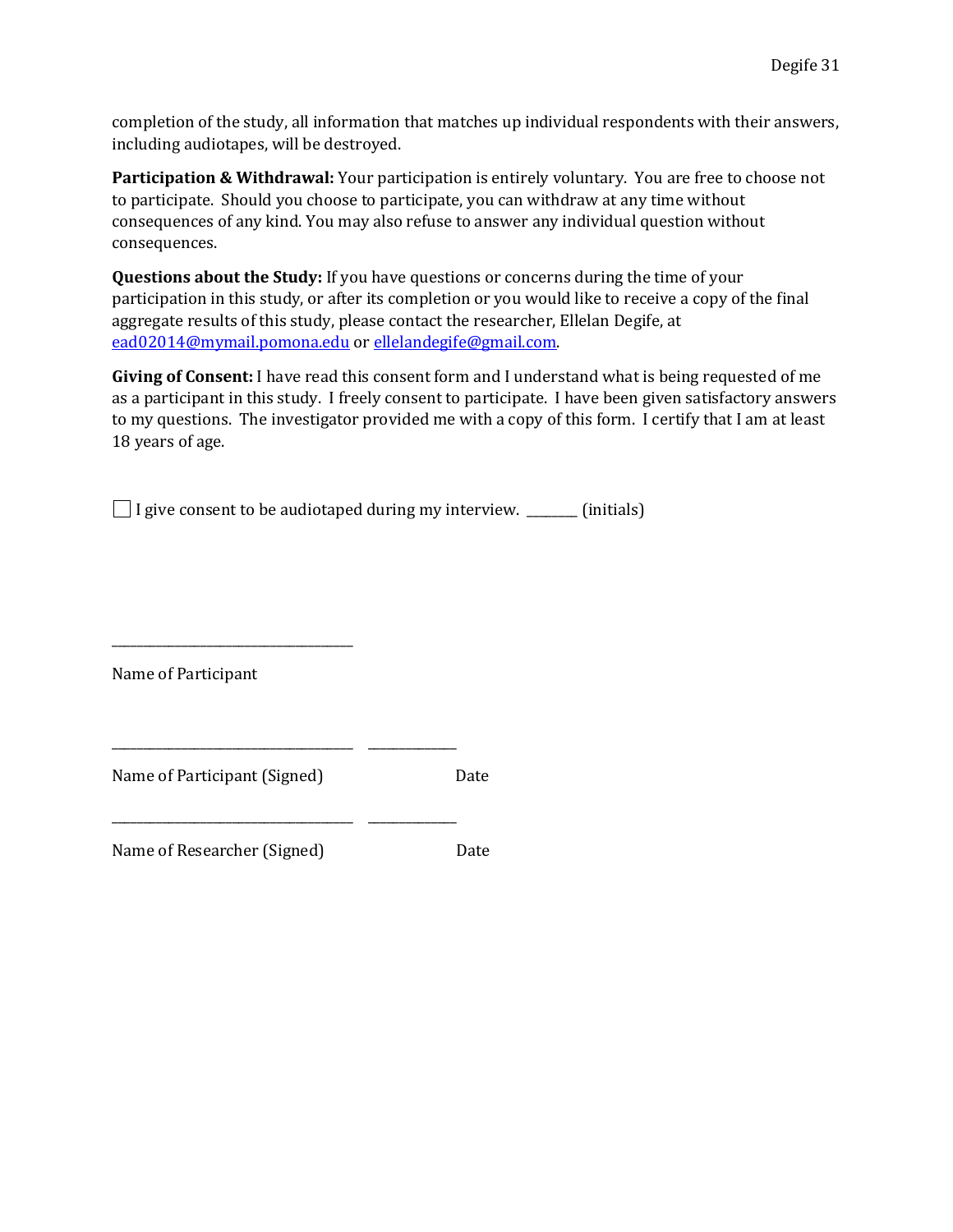2. Patient consent form

# **School forInternational Training**

# **Multiculturalism and Human Rights - Rabat**

### **Consent Form**

**Project Title :** Powerful Words: an Exploration of Linguistic Hierarchy in Moroccan Hospitals

**Researcher :** Ellelan Degife

**Purpose** : You are being asked to participate in a research study conducted by Ellelan Degife from Pomona College The purpose of this study is to explore the nature of doctor-patient relationships in hospitals in Rabat and how they are shaped by the linguistic landscape of Morocco. This study will contribute to this student's completion of her Independent Study Project.

**Research Procedures:** Should you decide to participate in this research study, you will be asked to sign this consent form once all your questions have been answered to your satisfaction. This study consists of an interview that will be conducted with individual participants in hospitals in Rabat. You will be asked to provide answers to a series of questions related to the nature of doctor-patient relationships and their relationship to language in Morocco. With your permission, you will be audiotaped during the interview.

**Time Required:** Participation in this study will require approximately 30 minutes of interview time per session.. In most cases, only one session will be requested by the researcher.

**Risks:** The researcher does not perceive any risks or more than minimal risks from your involvement in this study.

**Benefits:** There are no direct benefits to respondents from participating in this study. This research explores the nature of hospital dynamics relating to language, and therefore could benefit the healthcare sector.

**Confidentiality:** The results of this research will be documented as an ISP paper and presented orally to the SIT MOR students and staff. The results of this project will be coded in such a way that the respondent's identity will not be attached to the final form of this study. The researcher retains the right to use and publish non-identifiable data. While individual responses are confidential, aggregate data will be presented representing averages or generalizations about the responses as a whole. All data will be stored in a secure location accessible only to the researcher. Upon completion of the study, all information that matches up individual respondents with their answers, including audiotapes, will be destroyed.

**Participation & Withdrawal**: Your participation is entirely voluntary. You are free to choose not to participate. Should you choose to participate, you can withdraw at any time without consequences of any kind. You may also refuse to answer any individual question without consequences.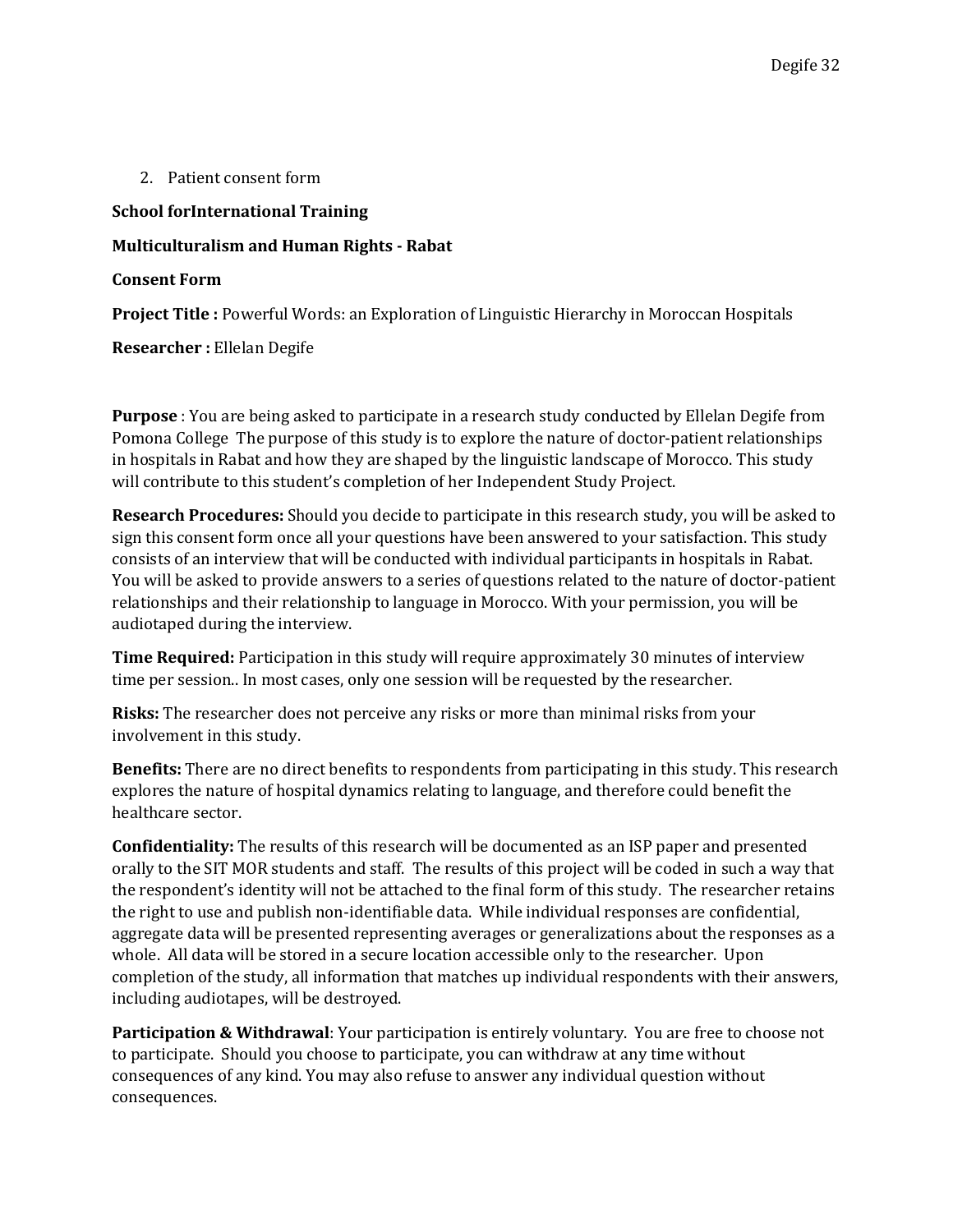**Questions about the Study:** If you have questions or concerns during the time of your participation in this study, or after its completion or you would like to receive a copy of the final aggregate results of this study, please contact the researcher, Ellelan Degife, at [ead02014@mymail.pomona.edu](mailto:ead02014@mymail.pomona.edu) or [ellelandegife@gmail.com.](mailto:ellelandegife@gmail.com)

**Giving of Consent:** I have read this consent form and I understand what is being requested of me as a participant in this study. I freely consent to participate. I have been given satisfactory answers to my questions. The investigator provided me with a copy of this form. I certify that I am at least 18 years of age.

I give consent to be audiotaped during my interview. \_\_\_\_\_\_\_\_ (initials)

Name of Participant

\_\_\_\_\_\_\_\_\_\_\_\_\_\_\_\_\_\_\_\_\_\_\_\_\_\_\_\_\_\_\_\_\_\_\_\_\_\_

| Name of Participant (Signed) | Date |
|------------------------------|------|
| Name of Researcher (Signed)  | Date |

\_\_\_\_\_\_\_\_\_\_\_\_\_\_\_\_\_\_\_\_\_\_\_\_\_\_\_\_\_\_\_\_\_\_\_\_\_\_ \_\_\_\_\_\_\_\_\_\_\_\_\_\_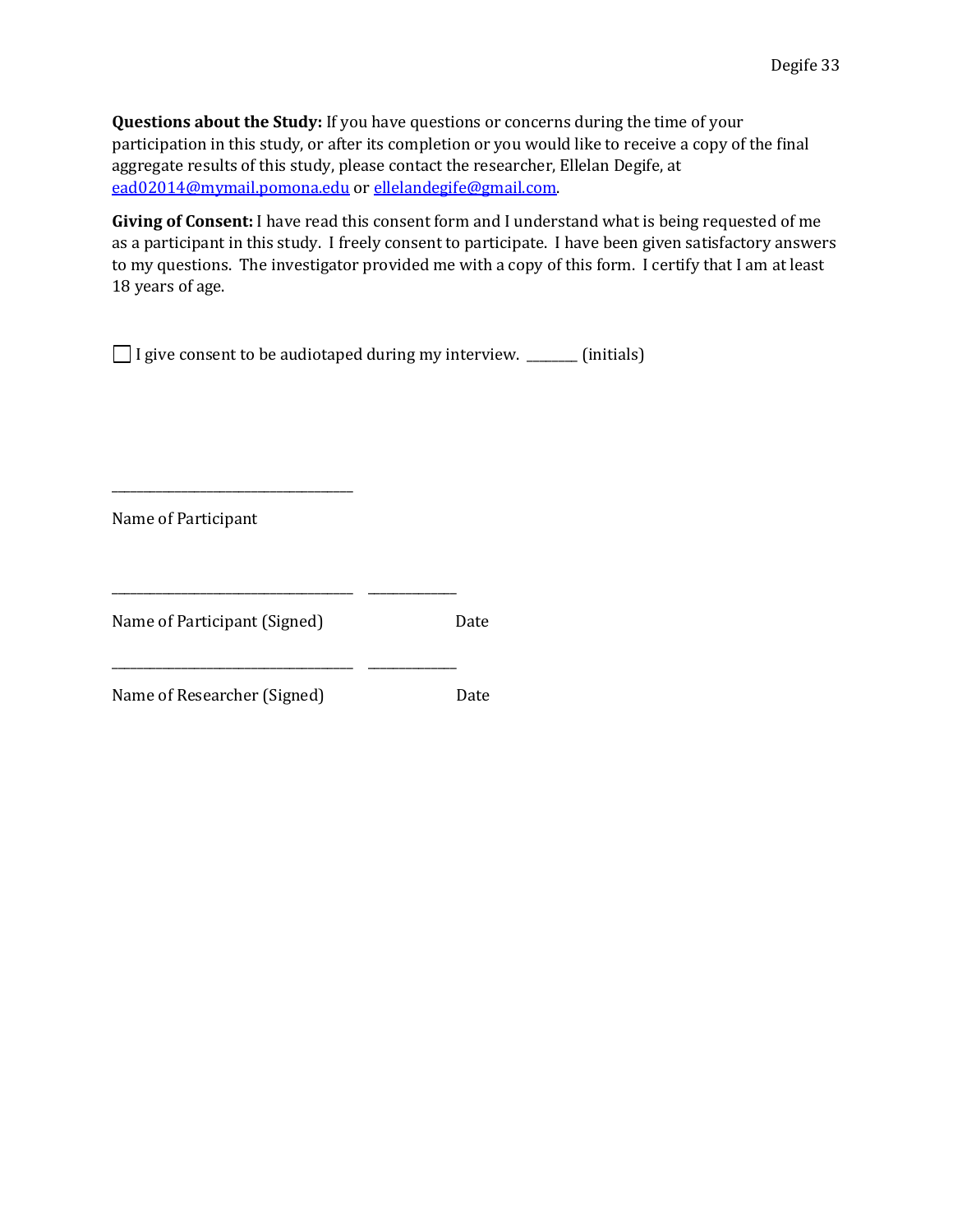# <span id="page-34-0"></span>*Interview Guides*

- 1. Doctors
- Why did you want to become a doctor?
- Tell me about the languages you learned in primary and secondary school.
- Tell me what you remember of medical school.
	- o What did you think of studying in French?
- How long have you been a doctor? Walk me through your career.
- What does a typical day for you look like?
- Describe an interaction with a patient you had today.
- What languages do you speak on a typical day, and when?
- Do you often speak with patients alone?
- How do you feel about French being the language of medicine?
- How do you think your patients feel about hospitals?
- 2. Patients
- Have you been here before?
	- o Do you come here often?
	- o Is it for a chronic condition?
- Do you normally come with family or not?
- Describe your most recent hospital visit, or this hospital visit.
- What is your first language?
- What is the language you feel most comfortable speaking?
- What language do you speak at the hospital?
- When you are with multiple doctors, what language do they speak in with each other? To you?
- Would you rather everyone speak the same language in a hospital?
- How does it make you feel when doctors speak in a language you don't understand?
- Do you have an opinion of doctors in general?